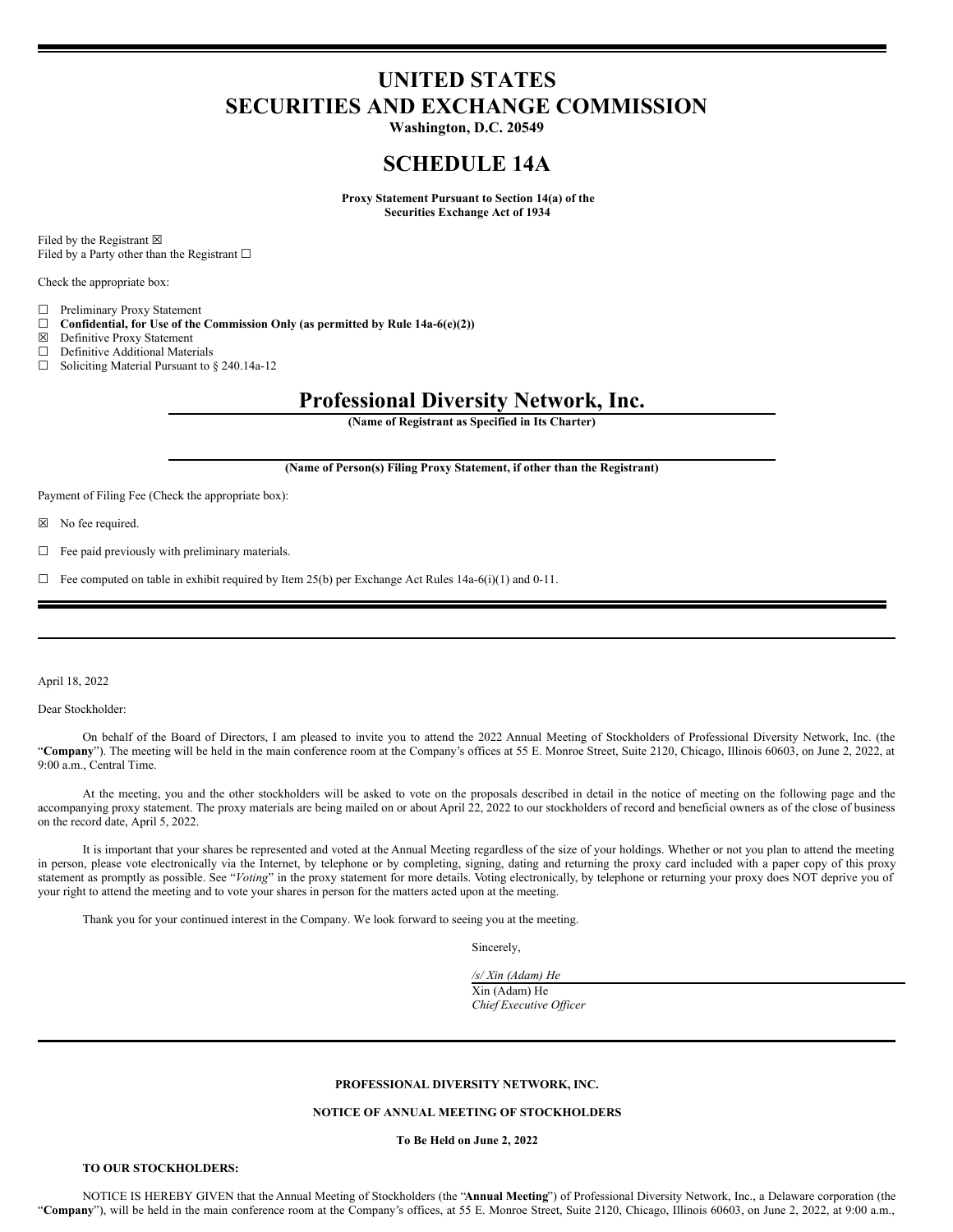Central Time, for the following purposes:

1. To elect five (5) directors to serve until the next Annual Meeting of Stockholders (and until their successors are duly elected and qualified);

2. To ratify the appointment by the Company's Audit Committee of Ciro E. Adams, CPA, LLC as the Company's independent registered public accounting firm for the fiscal year ending December 31, 2022;

3. To conduct an advisory vote on the compensation of our named executive officers; and

4. To transact such other business as may properly come before the Annual Meeting and any adjournment or postponement thereof.

The Board of Directors has fixed the close of business on April 5, 2022 as the record date for the determination of the holders of our common stock entitled to notice of and to vote on all matters presented at the Annual Meeting and at any adjournments or postponements.

A list of stockholders entitled to vote at the Annual Meeting will be open for examination by any stockholder for any purpose germane to the meeting during ordinary business hours for a period of ten days prior to the Annual Meeting at the Company's offices, at 55 E. Monroe Street, Suite 2120, Chicago, Illinois 60603, and will also be available for examination by any stockholder at the Annual Meeting until its adjournment.

Your vote is very important. Please submit your proxy as soon as possible by using the Internet, telephone or mail. Submitting your proxy by one of these methods will ensure your representation at the Annual Meeting regardless of whether you attend the meeting. Even if you plan to attend the Annual Meeting, we recommend that you submit your proxy as described in proxy statement so that your vote will be counted if you are unable to attend the Annual Meeting.

# Important Note Regarding the Availability of Proxy Materials for the Annual Meeting of Stockholders to be Held June 2, 2022:

Copies of the proxy statement and of our annual report for the fiscal year ended December 31, 2021 are available by visiting the following website: www.proxyvote.com.

By Order of the Board of Directors

*/s/ Hao (Howard) Zhang*

Hao (Howard) Zhang *Chairman of the Board*

Chicago, Illinois April 18, 2022

### **PROFESSIONAL DIVERSITY NETWORK, INC.**

## **PROXY STATEMENT**

## **TABLE OF CONTENTS**

| THE ANNUAL MEETING                                                                       |    |
|------------------------------------------------------------------------------------------|----|
| <b>PROPOSAL 1: NOMINATION AND ELECTION OF DIRECTORS</b>                                  |    |
| <b>CORPORATE GOVERNANCE</b>                                                              |    |
| <b>REVIEW OF RELATED PARTY TRANSACTIONS</b>                                              | 10 |
| <b>EXECUTIVE COMPENSATION</b>                                                            | 10 |
| PROPOSAL 2: RATIFICATION OF APPOINTMENT OF INDEPENDENT REGISTERED PUBLIC ACCOUNTING FIRM | 17 |
| PROPOSAL 3: ADVISORY VOTE ON EXECUTIVE COMPENSATION (Say-On-Pay)                         | 18 |
| SECURITY OWNERSHIP OF CERTAIN BENEFICIAL OWNERS AND MANAGEMENT                           | 20 |
| <b>AUDIT COMMITTEE REPORT</b>                                                            | 23 |
| <b>TRANSACTIONS WITH RELATED PERSONS</b>                                                 | 25 |
| <b>DELINQUENT SECTION 16(a) REPORTS</b>                                                  | 25 |
| <b>TRANSACTION OF OTHER BUSINESS AT ANNUAL MEETING</b>                                   | 25 |
| FUTURE STOCKHOLDER NOMINATIONS AND PROPOSALS                                             | 25 |
| HOUSEHOLDING OF ANNUAL MEETING MATERIALS                                                 | 26 |
| <b>GENERAL INFORMATION</b>                                                               | 26 |
|                                                                                          |    |

# **PROXY STATEMENT**

1

**Professional Diversity Network, Inc.**

## **55 E. Monroe Street, Suite 2120**

**Chicago, Illinois 60603**

#### **ANNUAL MEETING**

#### **To Be Held on June 2, 2022**

### <span id="page-1-0"></span>**THE ANNUAL MEETING**

The enclosed proxy is solicited by and on behalf of the board of directors (the "**Board**") of Professional Diversity Network, Inc., a Delaware corporation ("**Professional Diversity Network**," the "**Company**" or "**PDN**"), for use at Professional Diversity Network's 2022 Annual Meeting of Stockholders (the "**Annual Meeting**") to be held on June 2, 2022 at 9:00 a.m., Central Time, in the main conference room at the Company's offices, at 55 E. Monroe Street, Suite 2120, Chicago, Illinois 60603, and at any and all adjournments or postponements thereof, for the purposes set forth in the accompanying Notice of Annual Meeting of Stockholders.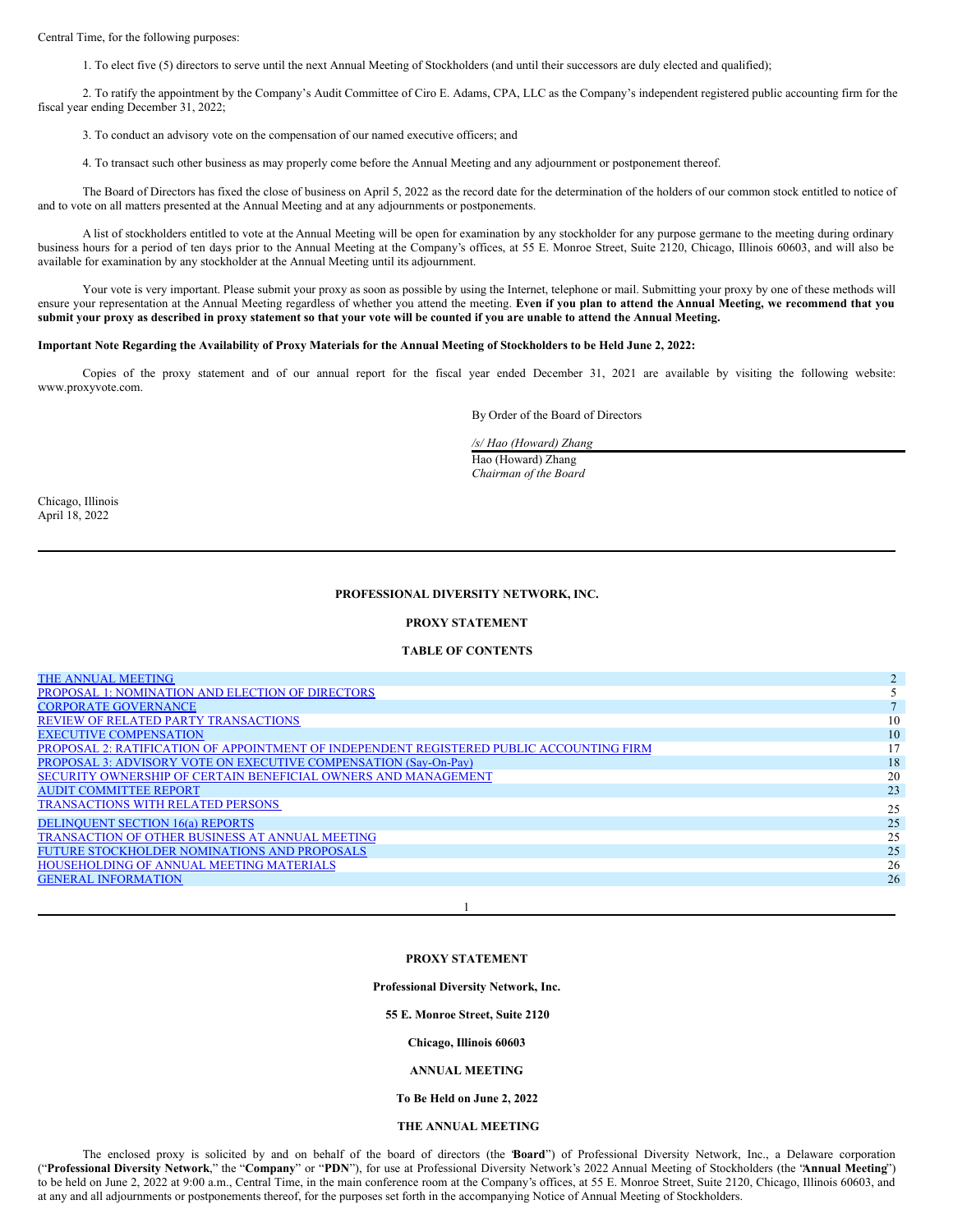We anticipate that mailing of this proxy statement and form of proxy to our stockholders will commence on or about April 22, 2022. This proxy statement and the form of proxy relating to the Annual Meeting will also be made available on the Internet to stockholders on the date that the proxy materials are first sent.

## **Record Date and Outstanding Shares**

The Board has fixed the close of business on April 5, 2022 as the record date for the Annual Meeting (the "**Record Date**"). Only holders of record of the Company's common stock, \$0.01 par value per share ("**Common Stock**"), at the close of business on the Record Date are entitled to notice of and to vote at the Annual Meeting. Each holder of Common Stock on the Record Date is entitled to one vote for each share on all matters to be voted upon at the Annual Meeting. As of the close of business on the Record Date, there were approximately 16,346,972 shares of Common Stock outstanding and entitled to vote.

## **Quorum and Vote Required**

*Quorum*. The holders of record of a majority of the aggregate voting power of the Common Stock issued and outstanding and entitled to be voted, present in person or by proxy, will constitute a quorum for the transaction of business at the Annual Meeting or any adjournment or postponement thereof. In the event there are not sufficient shares present to establish a quorum or to approve proposals at the time of the Annual Meeting, the Annual Meeting may be adjourned in order to permit further solicitation of proxies by the Company.

*Vote Required*. Holders of Common Stock are entitled to one vote for each share held as of the Record Date on all matters to be voted on. In the election of directors (Proposal 1), the Board will be elected by a plurality of the voting power of the Common Stock represented in person or by proxy and entitled to vote at the Annual Meeting. Each stockholder is entitled to vote in favor or withhold his, her or its vote with respect to each individual nominee or all nominees. Votes that are withheld will have no effect on the outcome of the election of directors. The Company's Bylaws provide that, except as otherwise provided by applicable law, the Company's Certificate of Incorporation or the Bylaws, all matters other than the election of directors will be decided by the vote of a majority in voting power of the shares present in person or by proxy and entitled to vote at the Annual Meeting and on the matter, provided that a quorum is present. The affirmative vote of a majority in voting power of the shares present in person or by proxy and entitled to vote at the Annual Meeting and on such proposal is required to approve Proposal 2 (Auditing Firm Ratification Proposal), and Proposal 3 (Advisory Vote on Executive Compensation).

2

*Abstentions*. Abstentions will be counted for purposes of determining a quorum at the Annual Meeting. Abstentions are not considered votes cast and therefore will have no effect on the outcome of Proposal 1 (Election of Directors) but will have the same effect as a vote against Proposal 2 (Ratifying the Selection of Auditing Firm) and Proposal 3 (Advisory Vote on Executive Compensation).

*Broker Discretionary Voting*. If your shares are held in a brokerage account, by a bank or other nominee, you are considered the beneficial owner of shares held in "street name," and the proxy materials are being sent to you by your broker, bank or other nominee who is considered, with respect to those shares, the stockholder of record. As the beneficial owner, you have the right to direct your broker, bank or other nominee how to vote. If you do not give instructions to your brokerage firm or bank, it will still be able to vote your shares with respect to "discretionary" proposals, but will not be allowed to vote your shares with respect to "non-discretionary" proposals. The Company expects that Proposal 2 (Ratifying the Selection of Auditing Firm) will be considered to be a discretionary proposal on which banks and brokerage firms may vote. The Company expects that all other proposals being presented to stockholders at the Annual Meeting will be considered to be non-discretionary items on which banks and brokerage firms may not vote. Therefore, if you do not instruct your broker or bank regarding how you would like your shares to be voted, your bank or brokerage firm will not be able to vote on your behalf with respect to these proposals. In the case of these non-discretionary items, the shares will be treated as "broker non-votes." Broker non-votes are shares that are held in "street name" by a bank or brokerage firm that indicates on its proxy that it does not have discretionary authority to vote on a particular matter. Your failure to give instructions to your bank or broker will not affect the outcome of Proposal 1, because broker non-votes are not considered votes cast, nor the outcome of Proposal 2, or Proposal 3 because Proposal 2 and Proposal 3 require the affirmative vote of a majority in voting power of the shares present in person or by proxy and entitled to vote at the Annual Meeting and on these proposals broker non-votes will not be deemed "entitled to vote on the proposal" and therefore broker non-votes are not counted in the vote for these proposals.

Shares Not Present in Person or by Proxy at the Annual Meeting. Shares not present in person or by proxy at the Annual Meeting will not be counted for purposes of determining a quorum at the Annual Meeting and will have no impact on the outcome of Proposal 1, Proposal 2, or Proposal 3.

#### **Expenses of Proxy Solicitation**

Officers, directors and other employees of the Company may solicit proxies in person or by regular mail, electronic mail, facsimile transmission or personal calls. These persons will receive no additional compensation for solicitation of proxies, but may be reimbursed for reasonable out-of-pocket expenses.

The Company will pay all of the expenses of soliciting proxies to be voted at the Annual Meeting. Banks, brokerage firms and other custodians, nominees or fiduciaries will be requested to forward soliciting material to their principals and to obtain authorization for the execution of proxies. They will be reimbursed for their reasonable out-of-pocket expenses incurred in that regard.

#### **Voting Methods**

Your vote is important. You may vote on the Internet, by telephone, by mail or by attending the Annual Meeting and voting by ballot, all as described below. If you vote by telephone or on the Internet, you do not need to return your proxy card or voting instruction card. Telephone and Internet voting facilities are available now and will be available 24 hours a day until 11:59 p.m., Eastern Time, on June 1, 2022.

## *Vote on the Internet*

If you have Internet access, you may submit your proxy by going towww.proxyvote.com and following the instructions provided on the secure website. If you vote on the Internet, you do not have to mail in a proxy card.

# *Vote by Telephone*

You can also vote by telephone by calling 1-800-690-6903. Easy-to-follow voice prompts allow you to vote your shares and confirm that your instructions have been properly recorded. If you vote on by telephone, you do not have to mail in a proxy card.

#### *Vote by Mail*

If you choose to vote by mail, complete, sign and date the proxy card included with a paper copy of this proxy statement, and return it to the attention of the Company's Secretary at the Company's offices, at 55 E. Monroe Street, Suite 2120, Chicago, Illinois 60603.Please allow sufficient time before the date of the Annual Meeting for mailing if you decide to vote by mail.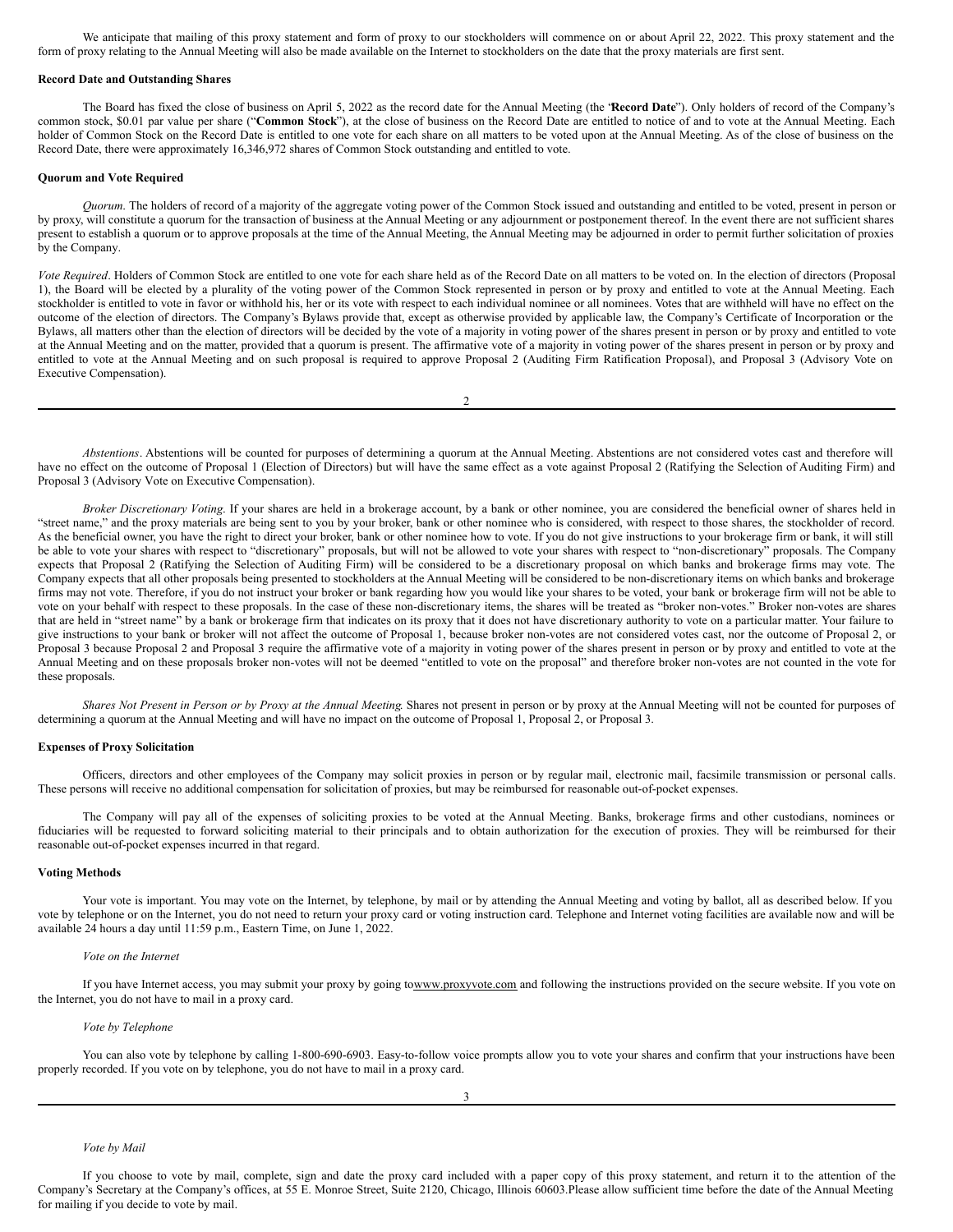### *Vote at the Annual Meeting*

The method or timing of your vote will not limit your right to vote at the Annual Meeting if you attend the Annual Meeting and vote in person. However, if your shares are held in the name of a bank, broker or other nominee, you must obtain a legal proxy, executed in your favor, from the holder of record to be able to vote at the Annual Meeting. You should allow yourself enough time prior to the Annual Meeting to obtain this proxy from the holder of record.

Street name holders may submit a proxy by telephone or the Internet if their bank or broker makes these methods available, in which case the bank or broker will enclose related instructions with this proxy statement. If you submit a proxy by telephone or via the Internet you should not return the proxy card included with a paper copy of this proxy statement. If you hold your shares through a bank, broker or other nominee you should follow the voting instructions you receive from your bank, broker or other nominee.

# **Revocability of Proxy**

If you are the holder of record for your shares, you may revoke your proxy at any time before it is exercised at the Annual Meeting by taking either of the following actions: (i) delivering to the Company's Secretary a revocation of the proxy or a new proxy relating to the same shares and bearing a later date prior to the vote at the Annual Meeting; or (ii) attending the Annual Meeting and voting in person, although attendance at the Annual Meeting will not, by itself, revoke a proxy. Stockholders may also revoke a prior proxy submitted by telephone or on the Internet by providing later voting instructions for voting of a later proxy prior to 11:59 P.M. Eastern Time the night of the last business day, June 1, 2022, before the date of the Annual Meeting.

## **Recommendation of the Board of Directors**

The Board of Professional Diversity Network recommends that Professional Diversity Network stockholders vote**FOR** the election of each nominee for director (Proposal 1), **FOR** the ratification of the Company's selection of Ciro E. Adams, CPA, LLC as the Company's independent registered public accounting firm (Proposal 2), and **FOR** the advisory vote on executive compensation (Proposal 3).

4

# <span id="page-3-0"></span>**PROPOSAL 1: NOMINATION AND ELECTION OF DIRECTORS**

### **Nominees for Director**

The Board has nominated the five persons listed below to be elected as directors at the Annual Meeting. Directors are to be elected by a plurality vote of the voting power of the Common Stock present in person or by proxy at the Annual Meeting to serve until the next Annual Meeting and until their successors have been duly elected and qualified. All of the nominees are currently members of the Board, with the exception of Scott Liu. Mr. Liu, who previously served on the Board from 2016 to 2018, has been nominated to fill the vacancy created by the decision of Haibin Gong not to stand for re-election at the Annual Meeting.

The following table provides the name, age and position of each of our nominees of the Board as of the date of this proxy statement. There are no family relationships between our executive officers and directors or nominees.

| Name               | Age | <b>Position</b>                                |
|--------------------|-----|------------------------------------------------|
| Michael D. Belsky  | 63  | Director $(1)$ , $(2)$ , $(3)$                 |
| Scott Liu          | 69  | Director (3A)                                  |
| <b>Grace Reves</b> | 40  | Director $(1)$                                 |
| Courtney Shea      | 61  | Director $(1)$ , $(2)$                         |
| Hao (Howard) Zhang | 54  | Director $(2)$ , $(3)$ , Chairman of the Board |

(1) Member of our audit committee.

- (2) Member of our compensation committee.
- (3) Member of our nominating and corporate governance committee
	- (3A) Anticipated member of our nominating and governance committee following his election at the Annual Meeting.

Set forth below is the name of each nominee for election to the Board, as well as each such person's age, his or her current principal occupation (which has continued for at least the past five years unless otherwise indicated) together with the name and principal business of the company that employs such person, if any, the period during which such person has served as a director of the Company, all positions and offices that such person holds with the Company and such person's directorships over the past five years in other companies with a class of securities registered pursuant to Section 12 of the Securities Exchange Act of 1934, as amended (the "**Exchange Act**") or subject to the requirements of Section 15(d) of the Exchange Act or companies registered as an investment company under the Investment Company Act of 1940 and the specific experience, qualifications, attributes or skills that led to the conclusion that such person should serve as a director of the Company.

*Michael D. Belsky* (age 63) has been a member of the Board since January 2018. Michael Belsky works at the public finance office in Chicago of Hilltop Securities Inc. since September 2020. Before that, Mr. Belsky was the Executive Director of the Center for Municipal Finance at Harris and teaches a course on the fundamentals of municipal bonds as part of the Municipal Finance Certificate Program. Mr. Belsky was previously the Managing Director for Fixed Income at Greenwich Investment Management, a firm specializing in High Yield Municipal Bonds. Prior to joining the firm he worked in the municipal finance industry for over 30 years. From 2009 to 2011 he developed a credit review process for Chicago-based C.W. Henderson and Associates, a \$3 billion municipal bond investment advisory firm. Mr. Belsky spent most of his career as Group Managing Director of the Public Finance Group at Fitch Ratings. He worked at the rating agency from 1993 to 2008 and was named top rating agency executive in public finance by institutional investors three years in a row (Smith's Research and Ratings Review Municipal All Star Team, 2005–07). Mr. Belsky also served two terms as a member of the City Council in Highland Park, Illinois (1995–2003), and two terms as mayor (2003–11). Under his leadership the city received national recognition in the areas of environmental sustainability, budgeting, financial reporting, affordable housing and local health initiatives. The city maintained a triple-A rating by Moody's Investors Service throughout his tenure. From 2008 to 2011 Mr. Belsky was a member of the Governmental Accounting Standards Board, a national body that sets accounting and financial reporting standards for state and local governments. Mr. Belsky received a BA in urban studies from Lake Forest College and an MA in public policy from the University of Chicago. The Board believes that Mr. Belsky is a valuable addition to the Board in light of his extensive background in finance and pubic service.

*Xianfang (Scott) Liu* (age 69) had served as a Board Director of the Company for the year 2016 through 2018, as a nominee of CFL under the Company's stockholder agreement with CFL, although he is not being nominated for election at the Annual Meeting as CFL's nominee. He has a Ph.D. in Business Administration from Penn State University, and with a focus on foreign direct investment and international acquisitions, his dissertation was the winner of the best dissertation award for AIB. Mr. Liu has been working for New York Institute of Technology since 1997 as a full professor and served as Director of the Center for International Business Studies and Executive Associate Dean for Global Programs, and from December 2006 to Sept. 2008, he served as Dean for School of Management of NYIT. Meanwhile, he has been active in real business, and a consultant for World Bank in small business administration, advised Florida's Department of Agriculture and a large number of entities that seek overseas expansions. He is active in international education and have guided many institutions including HGC to grow from a scratch to a over \$10 million business. The Board deems that Mr. Liu is a valuable addition to the Board in light of his extensive background in finance and education.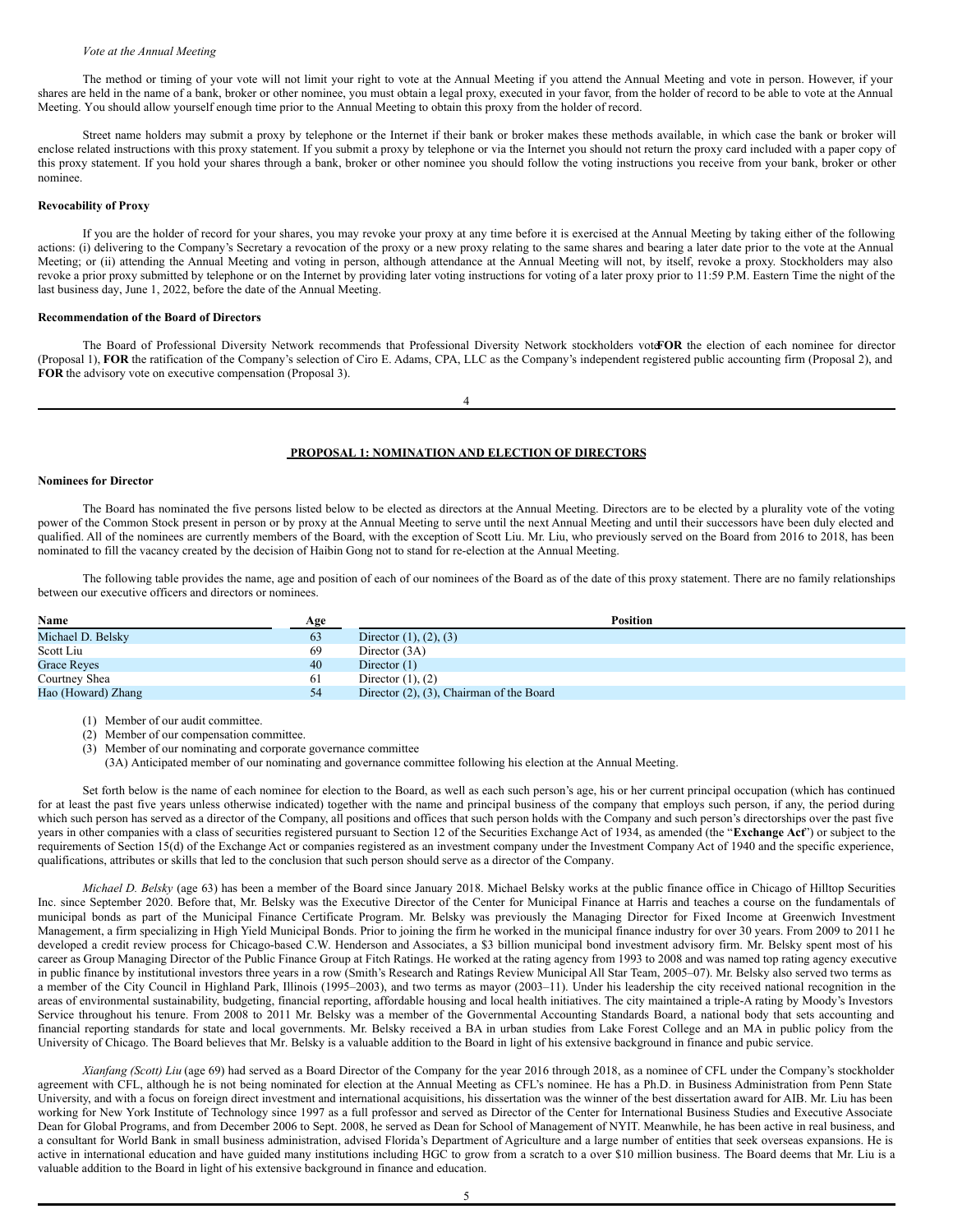*Grace Reyes* (age 40), a member of our Board since June 2020, is the CEO of The Investment Diversity Exchange (TIDE) which connects the movers and shakers to promote diversity & inclusion within the investment industry. With over 15 years' work experience in working with both private and public companies, Ms. Reyes was most recently with AAAIM, a non-profit organization advocating for Asian Americans. There, she positioned the organization to be the official voice of Asian American Investment Managers thereby putting the organization on the map and creating a flourishing network. Prior to that, she was in the corporate and business development team at Switchfly, a travel tech firm, where she built international relationships with influential industry leaders and opportunities with some of the top internet and travel tech firms for the company. Ms. Reyes also established and honed relationships with prominent investors when she spearheaded the investor relations and fundraising efforts at a private equity firm where she also reported to the Executive Suite. Ms. Reyes was named globally as one of the Top 35 Under 35 Rising Stars by Phocuswright as well as one of ten CAIA Scholars in 2015. She is the Founder and Co-Host of goodtimesSF, San Francisco's largest investment networking happy hour. She earned a BA degree in Economics with a Computer Specialization from UCLA and an MBA from UC Berkeley. The Board believes that Ms. Reyes is a valuable asset to the Board in light of her background in investment banking and her commitment to workplace diversity.

*Courtney C. Shea* (age 61) joined our Board on March 22, 2019. She has over 30 years of professional experience in municipal advisory and investment banking. Ms. Shea retired in April 2021 as a managing member of Columbia Capital Management, LLC, which she joined in 2013. She served as the head of Chicago office and senior vice president at Acacia Financial Group, Inc. from 2009 to 2013. She was also the head of Chicago office and managing director of Siebert Branford Shank & Co, LLC from 2006 to 2008. She served as the national department manager at LaSalle Financial Services from 2001 to 2006. Ms. Shea has been a member of the Board of Center for Municipal Finance at Harris School of Public Policy, University of Chicago since 2016 and a member of the National Association of Bond Lawyers since 2010. She chaired the Illinois State Securities Advisory Committee from 1995 to 1998 and was a member there from 1991 to 1995. She was also a member of the State of Illinois Banking Board from 2001 to 2002. In addition, Ms. Shea established the National Women in Public Finance as a co-founder in 1996. Ms. Shea received her MBA degree from the University of Chicago in 1985, her Juris Doctor degree from Loyola University Law School in 1983 and her bachelor's degree in economics from University of Notre Dame in 1980. She has been a member of the board of directors of Assured Guaranty (NYSE: AGO) since 2021. The Board believes that Ms. Shea is a valuable asset to the Board in light of her legal background and her substantial experiences in pubic finance.

*Hao (Howard) Zhang* (age 54) has been a member of the Board since November 2016, further elected as the Chairman of the Board in March 2020. Mr. Zhang is a private investor based in China. Mr. Zhang has served as a director of Wealth Power Global Trading Limited since June 2015. Mr. Zhang was nominated to our Board under the terms of a stockholders' agreement entered into between the Company and CFL. The Board believes that Mr. Zhang is a valuable asset to the Board in light of his extensive experiences in corporate governance.

# **Required Vote**

In order to be elected to the Board, each nominee must receive a plurality of the voting power of the Common Stock present in person or represented by proxy at the Annual Meeting. Stockholders may only vote for or withhold their votes for the election of the nominees to the Board. Votes that are withheld and broker non-votes, if any, will be counted for purposes of determining the presence or absence of a quorum. Votes that are withheld, abstentions and broker non-votes will have no effect on the election of directors. Unless instructions to the contrary are specified, as permitted by applicable law and the rules of the Nasdaq Stock Market, the proxy holders will vote the proxies received by them "FOR" each of the director nominees.

6

## **Recommendation of the Board of Directors**

## **THE BOARD RECOMMENDS THAT THE STOCKHOLDERS VOTE "FOR" THE ELECTION OF ALL OF THE NOMINEES AS DIRECTORS.**

# <span id="page-4-0"></span>**CORPORATE GOVERNANCE**

## **Meetings and Committees of the Board of Directors**

## **Committees of the Board**

*Audit Committee*. The Audit Committee was established for the purpose of overseeing the Company's accounting and financial reporting processes and audits of the Company's financial statements. The Audit Committee's primary functions are:

- to assist the Board with the oversight of the Company's financial reporting process, accounting functions and internal controls; and
- the appointment, compensation, retention and oversight of the work of any registered public auditing firm employed by the Company for the purpose of preparing or issuing an audit report or related work.

The Audit Committee currently consists of Courtney C. Shea (Audit Committee Chair), Michael Belsky and Grace Reyes, each of whom is deemed independent under the rules of the NASDAQ Stock Exchange. The Audit Committee held eight meetings in 2021. The Audit Committee meets periodically with the Company's independent registered public accounting firm, both with and without management present. The Board has determined that Ms. Shea is an "audit committee financial expert" within the meaning of Item 407 of Regulation S-K under the Exchange Act. A copy of the Audit Committee charter is posted and available on the Corporate Governance link of the Investor Relations section of the Company's website, www.ipdnusa.com. Information on the Company's website is not incorporated by reference herein.

*Compensation Committee*. The Compensation Committee operates under a charter approved by the Board. The Compensation Committee's primary functions are:

- annually reviewing and approving corporate goals and objectives relevant to Chief Executive Officer compensation, evaluating the Chief Executive Officer's performance in light of those goals and objectives, and recommending to the Board the Chief Executive Officer's overall compensation levels based on this evaluation;
- annually reviewing and approving the annual base salaries and annual incentive opportunities of the Chief Executive Officer and the other executive officers;
- reviewing and approving the following as they affect the Chief Executive Officer and the other executive officers: (a) all other incentive awards and opportunities, including both cash-based and equity-based awards and opportunities; (b) any employment agreements and severance arrangements; and (c) any change-in-control agreements and change-in-control provisions affecting any elements of compensation and benefits; and
- monitoring and evaluating matters relating to the compensation and benefits structure of the Company as the Compensation Committee deems appropriate, including: (a) providing guidance to senior management on significant issues affecting compensation philosophy or policy and (b) evaluating whether the risks arising from the Company's compensation policies and practices for its employees would be reasonably likely to have a material adverse effect on the Company.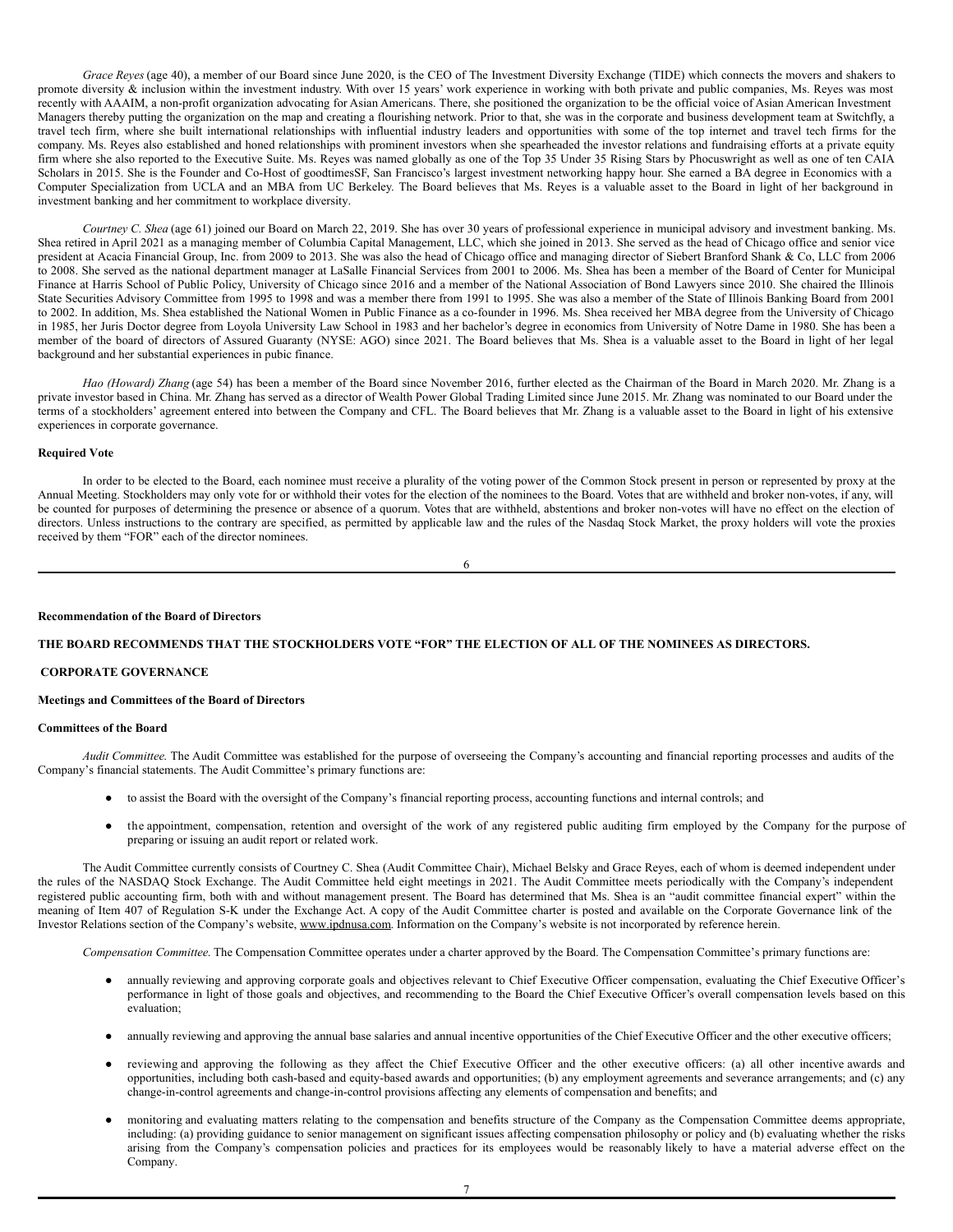The Compensation Committee currently consists of Michael D. Belsky (Compensation Committee Chair), Hao (Howard) Zhang and Courtney Shea. The Compensation Committee acted by unanimous written consent a number of times in 2021. The Compensation Committee also has authority to delegate its responsibilities to a subcommittee. The Company and the Compensation Committee may, from time to time, directly retain the services of consultants or other experts to assist the Company or the Compensation Committee, as the case may be, in connection with executive compensation matters. The Compensation Committee does not believe the risks from the Company's compensation policies and practices for its employees would be reasonably likely to have a material adverse effect on the Company.

A copy of the Compensation Committee charter is posted and available on the Corporate Governance link of the Investor Relations section of the Company's website, www.ipdnusa.com*.* Information on the Company's website is not incorporated by reference herein.

*Nominating and Corporate Governance Committee*. The Nominating and Corporate Governance Committee operates under a charter approved by the Board. The Nominating and Corporate Governance Committee's primary functions are:

- leading the search for individuals qualified to serve as members of the Board and conducting the appropriate inquiries with respect to such persons;
- evaluating the size and composition of the Board and its committees and recommending any changes to the Board;
- reviewing the qualifications of, and making recommendations regarding, director nominations submitted to the Company by shareholders;
- reviewing the Board's committee structure and recommending to the Board for its approval directors to serve as members of each committee; and
- reviewing and recommending committee slates annually and recommending additional committee members to fill vacancies as needed.

The Nominating and Corporate Governance Committee currently consists of Hao (Howard) Zhang (Nominating and Corporate Governance Committee Chair), Haibin Gong, and Michael D. Belsky. The Company anticipates that Scott Liu will also be appointed to the Nominating and Corporate Governance Committee after the Annual Meeting, assuming he is elected to the Board. The Nominating and Corporate Governance Committee acted by unanimous written consent a number of times in 2021. A copy of the charter of the Nominating and Corporate Governance Committee is posted and available on the Corporate Governance link of the Investor Relations section of the Company's website, www.ipdnusa.com. Information on the Company's website is not incorporated by reference herein.

## **Attendance at Board and Committee Meetings**

During the fiscal year ended December 31, 2021, the Board held a total of one teleconference meeting and numerous discussions via electronic mail, and acted by unanimous written consent a number of times. Each member of the Board attended the meetings of the Board and of the committees of which the director was a member during the fiscal year ended December 31, 2021. The Company does not have a policy regarding director attendance at Annual Meetings of stockholders; however, all directors are strongly encouraged to attend.

## **Director Independence**

Our Board has reviewed the materiality of any relationship that each of our directors has with us, either directly or indirectly. Based on this review, our board has determined that Mr. Belsky, Mr. Zhang, Ms. Shea and Ms. Reyes are "independent directors" as defined by Rule 5605(a)(2) of the Nasdaq Stock Market, and that Mr. Liu will be an "independent director" if elected. Under the terms of the stockholders' agreement between CFL and the Company, CFL has right to designate one or more director nominees based on its proportionate voting power of our common stock. CFL currently owns approximately 31.4% of the total outstanding Common Stock of the Company and has appointed Mr. Zhang as director pursuant to its right under the stockholders' agreement.

#### 8

### **Board Leadership Structure**

The Board does not have a policy requiring that the roles of Chief Executive Officer and Chairman of the Board be separate. The Board believes that the Company and its stockholders benefit when the Board is free to determine the most appropriate leadership structure in light of the experience, skills and availability of directors and the Chief Executive Officer as well as other circumstances. Mr. Hao (Howard) Zhang was nominated as the Chairman of the Board by CFL pursuant to its right under the Stockholders' Agreement. Additionally, because all of the Company's five Board members and nominees have been determined by the Board to be "independent," the Board believes that its current structure provides sufficient independent oversight of management given the Company's current size, and therefore, the Board has not designated a lead independent director.

#### **Board Leadership Diversity**

We are proud of the strength and diversity within our Board of Directors, comprised of 40% female directors and 60% of directors who are non-white as of December 31, 2021; two-thirds of our Audit Committee is female.

## **Board's Role in Management of Risk**

The Company faces numerous risks more fully described in the Company's annual and quarterly reports filed with the SEC. The Company's management bears responsibility for the day-to-day management of risks the Company faces and for communicating the most material risks to the Board and its committees. The Board, as a whole and through its committees, is responsible for company-wide oversight of risk management. The Board and its committees perform their risk management function principally through the receipt of regular reports, written or verbal, from management and discussions with management regarding risk assessment and risk management. In its risk oversight role, the Board is responsible for satisfying itself that the risk management processes described and implemented by management are adequate and functioning as designed.

## **Board Nominee Process**

The Board has adopted a Nominating and Corporate Governance Committee Charter, which includes the Company's general director nomination policies.

The Nominating and Corporate Governance Committee (the "**Nominating Committee**") believes that it is in the best interest of the Company and its stockholders to obtain highly-qualified candidates to serve as members of the Board. In addition to any past or future policies adopted by the Board, with respect to director nominations, the Nominating Committee will consider any additional factors as it deems appropriate to assist in developing a Board and committees that are diverse in nature and comprised of experienced and seasoned advisors. These factors may include decision-making ability, judgment, personal integrity and reputation, experience with businesses and other organizations of comparable size, experience as an executive with a publicly traded company and the extent to which the candidate would be a desirable addition to the Board and any committees of the Board.

The Nominating Committee Charter specifically requires the Nominating Committee to develop a Board that reflects diversity among its members. The Nominating Committee is able to assess the effectiveness of the Company's policy regarding diversity through its regular, required monitoring of the composition of the Board and its committees. Further, in connection with such regular monitoring, the Nominating Committee Charter specifically requires the Nominating Committee to determine whether it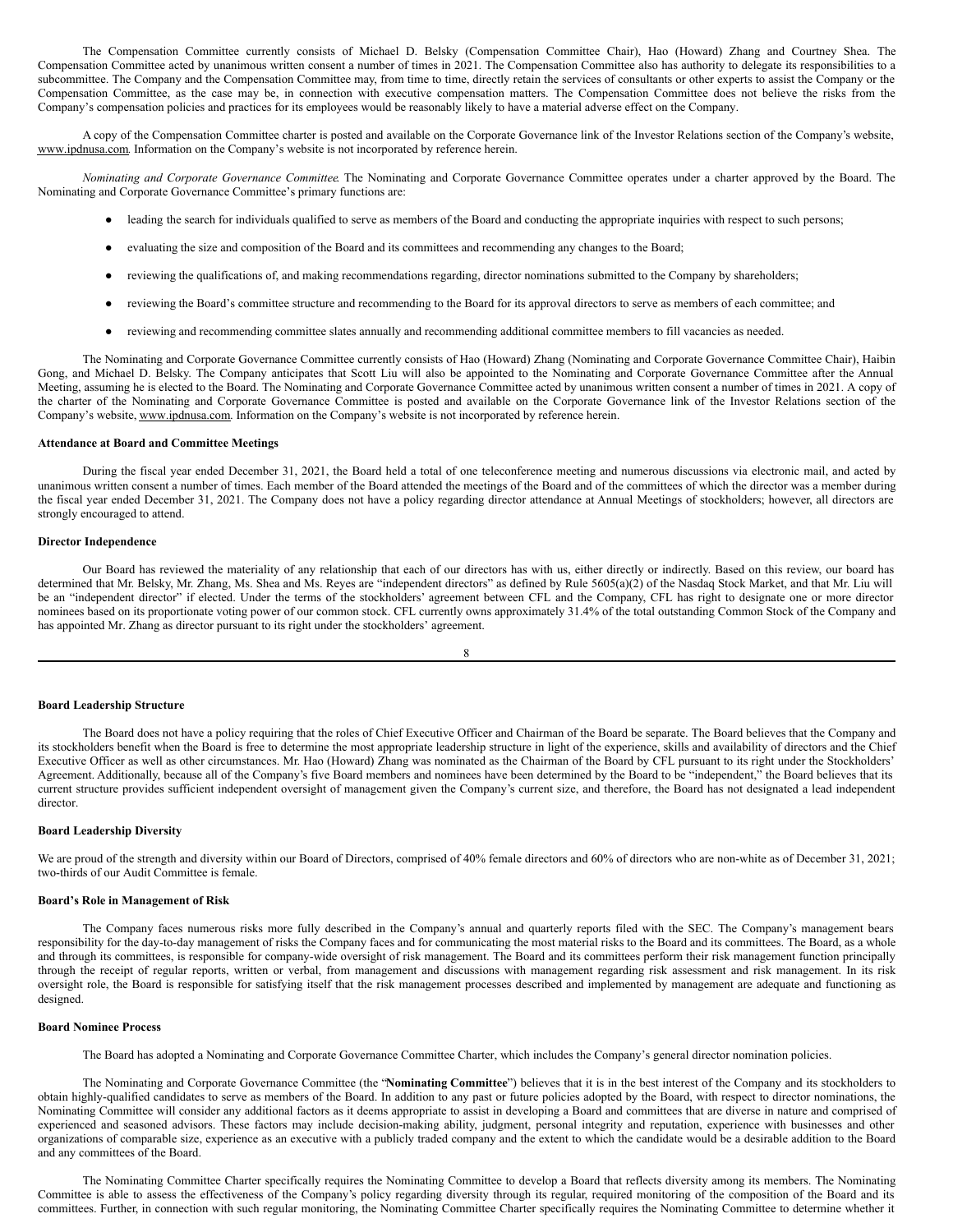#### may be appropriate to add individuals with different backgrounds or skills to the Board.

The Nominating Committee may use multiple sources for identifying director candidates, including its own contacts and referrals from other directors, members of management, the Company's advisors and executive search firms. The Nominating and Corporate Governance Committee will also consider director candidates recommended by stockholders in accordance with the procedures governing such recommendations in the Company's bylaws and will evaluate such director candidates in the same manner in which it evaluates candidates recommended by other sources.

## **Stockholder Communication with the Board of Directors**

Stockholders may communicate with one or more directors or the Board as a whole by sending written communications addressed to such person or persons to the Secretary, Professional Diversity Network, Inc., 55 E. Monroe Street, Suite 2120, Chicago Illinois, 60603, or by sending electronic mail to investors@ipdnusa.com. All communications will be compiled by the Secretary and relayed to the applicable director or directors.

9

#### **Code of Business Conduct and Ethics**

We have adopted a Code of Business Conduct and Ethics that applies to all of our employees, officers and directors, including those officers responsible for financial reporting. The code of business conduct and ethics is available on our corporate website at www.ipdnusa.com. Any amendment to, or waiver from, a provision of such code of ethics will be posted on our website. Information on the Company's website is not incorporated by reference herein.

#### <span id="page-6-0"></span>**Review of Related Party Transactions**

The charter of the Company's Audit Committee sets forth the Company's policies and procedures for the review, approval or ratification of transactions in which the Company is a participant and the amount exceeds \$120,000, and in which any related person had or will have a direct or indirect material interest. The Audit Committee charter expressly states that the review and approval of such transactions is among the responsibilities of the Audit Committee, unless otherwise delegated to another committee of the Board consisting solely of independent directors. The Audit Committee is authorized to engage independent counsel and other advisers as it determines is necessary to carry out its duties, including with respect to its review of related party transactions. There are no additional policies stating the standards required to be met for such transactions to be approved; accordingly, the Audit Committee will act within its discretion, subject to its fiduciary and other duties, in deciding whether to approve any related party transaction. [There were no transactions during the year ended December 31, 2021 in which the Company was a participant that required the approval of the Audit Committee under this policy.][See "Transactions with Related Persons" for a description of transactions during the year ended December 31, 2021 that were subject to this policy.]

#### <span id="page-6-1"></span>**EXECUTIVE COMPENSATION**

In this section, we describe our compensation programs and policies and the material elements of compensation for the year ended December 31, 2021 for our Chief Executive Officer, and our two most highly compensated executive officers, other than our Chief Executive Officer, whose total compensation was in excess of \$100,000. We did not have any other employee whose compensation was such that executive compensation disclosure would be required but for the fact that they were not executive officers as of the end of the last fiscal year. We refer to all individuals whose executive compensation is disclosed herein as our "**named executive officers**."

Our Compensation Committee is responsible for reviewing and evaluating the components of our compensation programs, including employee base salaries and benefit plans. The Compensation Committee will provide advice and recommendations to the Board on such matters. See "*Corporate Governance-Meetings and Committees of the Board of Directors*" for further details on the role of the compensation committee.

### **Compensation Consultants**

The Company and the Compensation Committee may, from time to time, directly retain the services of consultants and other experts to assist the Company or the Compensation Committee in connection with executive compensation matters. Currently, the Company has not engaged any such compensation consultant.

10

# **Overview and Objectives of Compensation Program**

The goal of the compensation program for our named executive officers is to retain and reward leaders who create long-term value for our shareholders. This goal affects the compensation elements we use and our compensation decisions. We have designed and implemented our compensation programs for our named executives to:

- reward them for financial and operating performance;
- align their interests with those of our shareholders; and
- encourage them to remain with the Company.

Our compensation elements simultaneously fulfill one or more of our performance, alignment and retention objectives. These elements consist of:

- salary;
- non-equity (cash) incentive compensation ("bonus") based upon annually determined performance criteria;
- equity incentive compensation consisting of restricted common stock and/or options, which may based upon annually determined performance criteria (which may contain a time based vesting schedule); and
- other benefits.

In deciding on the type and amount of compensation for each executive, we focus almost exclusively on each executive's current pay, rather than historic pay. We combine the compensation elements for each executive in a manner we believe optimizes the value for our shareholders and supports the goals of our compensation programs.

The following summarizes the compensation elements we use as tools to reward, retain and align the performance expectations of our named executives.

## **Base Salary and Cash Bonuses**

Base salaries for our named executives are designed to provide competitive levels of compensation dependent on the scope of their responsibilities, their leadership skills and values, and their performance. For each named executive officer, we also pay discretionary bonuses for the prior year's performance based upon management's evaluation and the Compensation Committee's qualitative assessment of each executive's performance. This compensation element is in line with the stated goal of our compensation programs, namely retaining and rewarding leaders who create long-term value for our shareholders. The incentives are determined and approved by the Compensation Committee for performance against normalized corporate financial performance measures.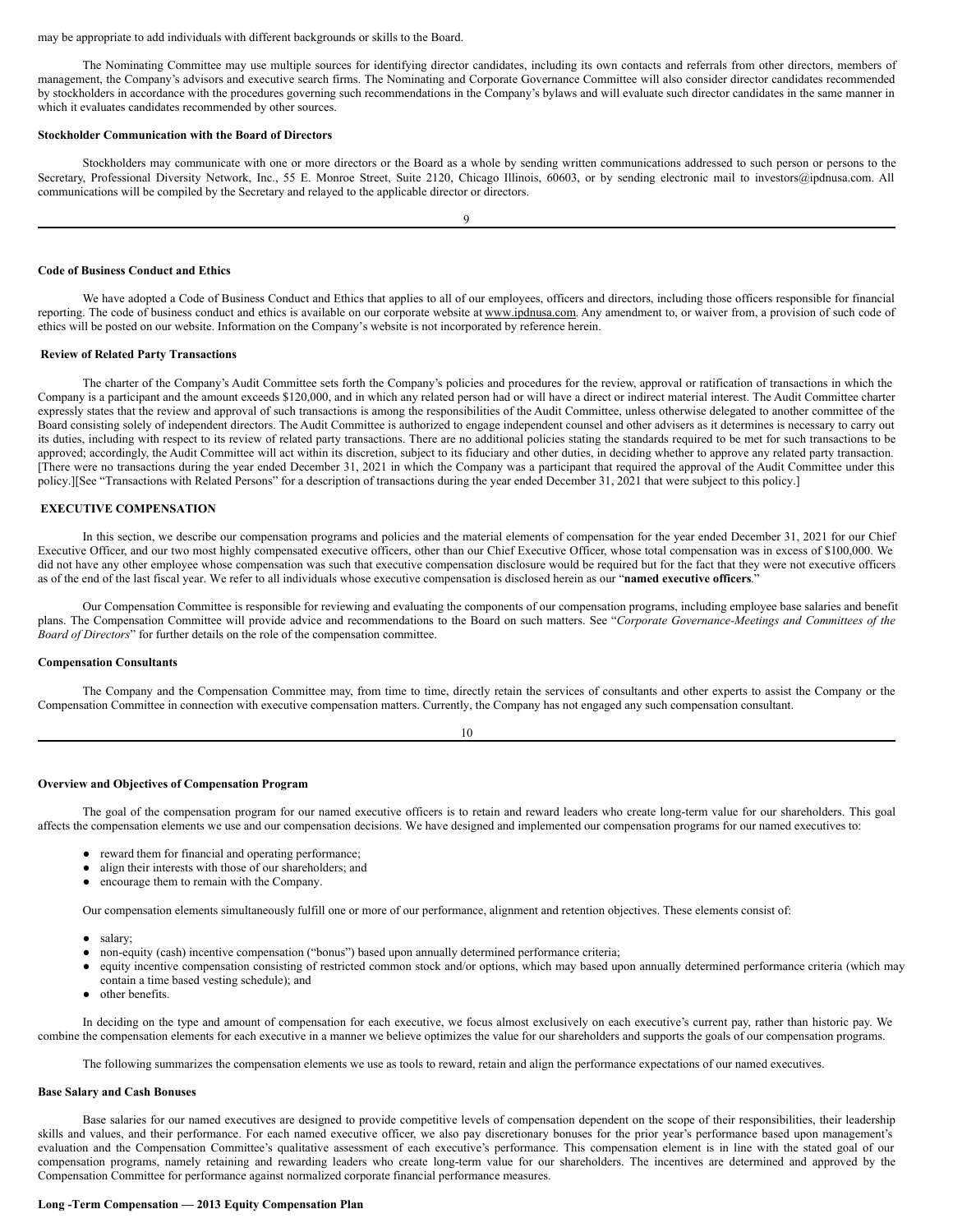We emphasize long-term variable compensation at the senior executive level because of our desire to reward effective long-term management and decision making and our desire to retain executive officers who have the potential to impact both our short-term and long-term profitability. We believe that providing Restricted Stock Units (RSUs) and Options are an effective means to focus our named executives on delivering long-term value to our shareholders. RSUs and Options allow us to reward and retain the named executives by offering them the opportunity to receive shares of our stock on the date the restrictions (if any) lapse as long as the named executive continues to be employed by the Company. Our 2013 Equity Compensation Plan was approved by the Compensation Committee and Board of Directors in 2013 and received shareholder approval of its most recent amendment at the 2021 annual meeting.

## **Other Compensation**

We provide our named executive officers with other benefits, reflected in the All Other Compensation column in the Summary Compensation Table, that we believe are reasonable, competitive and consistent with our overall compensation program and goals. The costs of these benefits constitute only a small percentage of each named executive officer's total compensation. The named executive officers also may participate in the standard health insurance benefits offered to all employees.

## **Determination of Compensation**

As part of our total overall compensation plan, the compensation for our named executive officers depends on the scope of their responsibilities, their leadership skills and values, and their individual performance, as well as the Company's performance. Decisions regarding salary increases are affected by the named executives' current salary and the amounts paid within and outside the Company. Base salary rates are reviewed on an annual basis and adjusted when appropriate by the Compensation Committee based upon changes in market conditions and the Company's performance factors. When making decisions regarding compensation, we focus almost exclusively on each executive's current pay, rather than historic pay.

The Compensation Committee exercises its discretion in initially making compensation decisions, after reviewing the performance of the Company and evaluating an executive's prospects and performance during the year against established goals, operational performance, business responsibilities, and current compensation arrangements. The following is a summary of key considerations affecting the determination of compensation for the named executives:

*Emphasis on Consistent Performance*. Our compensation program provides a greater pay opportunity for executives who demonstrate superior performance for sustained periods of time. Each of our named officers, with the exception of our Chief Financial Officer, has served us for many years, during which she/he has held diverse positions of increasing responsibility. The amount of a named executive's pay reflects the executive's consistent contribution with the expectation of continued contribution to our success. Our emphasis on performance affects the discretionary annual cash bonus and equity incentive compensation awarded to the named executive. We incorporate current year and expected performance into our compensation decisions and percentage increases or decreases in the amount of annual compensation. For fiscal 2021, the criteria to determine overall compensation remained consistent with prior years and our stated philosophy.

*Discretion and Judgment*. We generally adhere to our historic practices in determining the amount and mix of compensation elements. Because of our reliance on the achievement of annual Company financial goals in determining the amount of plan-based compensation, short term changes in business performance can have a significant impact on the compensation of the named executive officers. We consider competitive market compensation paid by other companies of similar size and market capitalization, but we do not attempt to maintain a certain target percentile within a peer group or otherwise rely on data of peer companies to determine executive compensation.

We do not have any specific apportionment goal with respect to the mix between equity incentive awards and cash payments. We generally attempt to assess an executive's total pay opportunities and whether we have provided the appropriate incentives to accomplish our compensation objectives. Our mix of compensation elements is designed to reward recent results and performance through a combination of non-equity (cash) and equity incentive awards. We also seek to balance compensation elements that are based on financial, operational and strategic metrics. We believe the most important indicator of whether our compensation objectives are being met is our ability to motivate our named executives to deliver superior performance and retain them.

*Significance of Company Results*. The Compensation Committee primarily evaluates the named executives' contributions to the Company's overall performance rather than focusing only on the named executive's individual function. The Compensation Committee believes that the named executive officers share the responsibility to support the goals and performance of the Company, as the executive members of the Company's leadership team. While this compensation philosophy influences all of the committee's compensation decisions, it has the biggest impact on annual non-equity incentive awards and, generally, discretionary bonuses.

*Consideration of Risk*. Our compensation programs are discretionary, balanced and focused on rewarding performance for both the current year and contributions to achievement of the Company's long-term strategy. Under this structure, a greater amount of compensation can be achieved through consistent superior performance over sustained periods of time. Long-term incentive plan compensation in the form of restricted stock may be restricted to vesting restrictions. We believe this provides strong incentives for our named executive officers to manage the Company for the long term while avoiding excessive risk-taking in the short term. Goals and objectives reflect a balanced mix of quantitative and qualitative performance measures to avoid excessive weight on a single performance measure. The elements of compensation are mixed among current non-equity (cash) payments and equity awards. With limited exceptions, the Compensation Committee retains the ability to adjust compensation for quality of performance and adherence to our values. The Company does not believe that its compensation policies and practices are reasonably likely to have a material adverse effect on the Company.

#### 12

# **Compensation for the Named Executive Officers in 2021**

# CEO Compensation

In determining Mr. He's base salary compensation for 2021, the Compensation Committee considered his performance as CEO and the performance of the Company in fiscal year 2021. In addition, the Compensation Committee considered general trends of Company performance over the prior several years, outcomes related to growth and development activities and strategic initiatives and market conditions, as well as the responsibilities of the position and his strategic value to the Company. Mr. He and the Board continued to respond to the evolving economic conditions by focusing on the following performance framework (1) outperforming in a tough environment, (2) maintaining and maximizing financial flexibility, (3) optimizing sustainable cost containment and (4) protecting the Company's reputation and long-term strategy. The Committee determined that Mr. He performed at a high level resulting in a 10.0 percent increase in base salary for Mr. He from the previous year. The Compensation Committee believes that Mr. He performed well in 2021 by executing on the established performance framework and in delivering a stronger financial performance than in previous years. The Compensation Committee believes that the Company's fiscal 2021 reflected leadership decisions that produced year over year growth and effectively mitigated revenue and EBITDA deterioration with sustainable cost containment, capital allocation discipline and execution against defined strategic initiatives. In determining the bonus portion of his compensation for fiscal 2021, the Compensation Committee determined that Mr. He performed at a high level. In light of Mr. He's performance, he received total plan-based non-equity incentive in the amount of \$16,000, which was 14.5 percent of his total target opportunity. For 2021, Mr. He received this payout in cash. Mr. He also received 15,000 shares of restricted stock (valued at \$21,450 as of the October 13 ,2021 grant date) for his fiscal year 2021 leadership performance from January 1, 2021 through the grant date. This grant is pursuant to the 2013 Equity Compensation Plan and vested upon grant.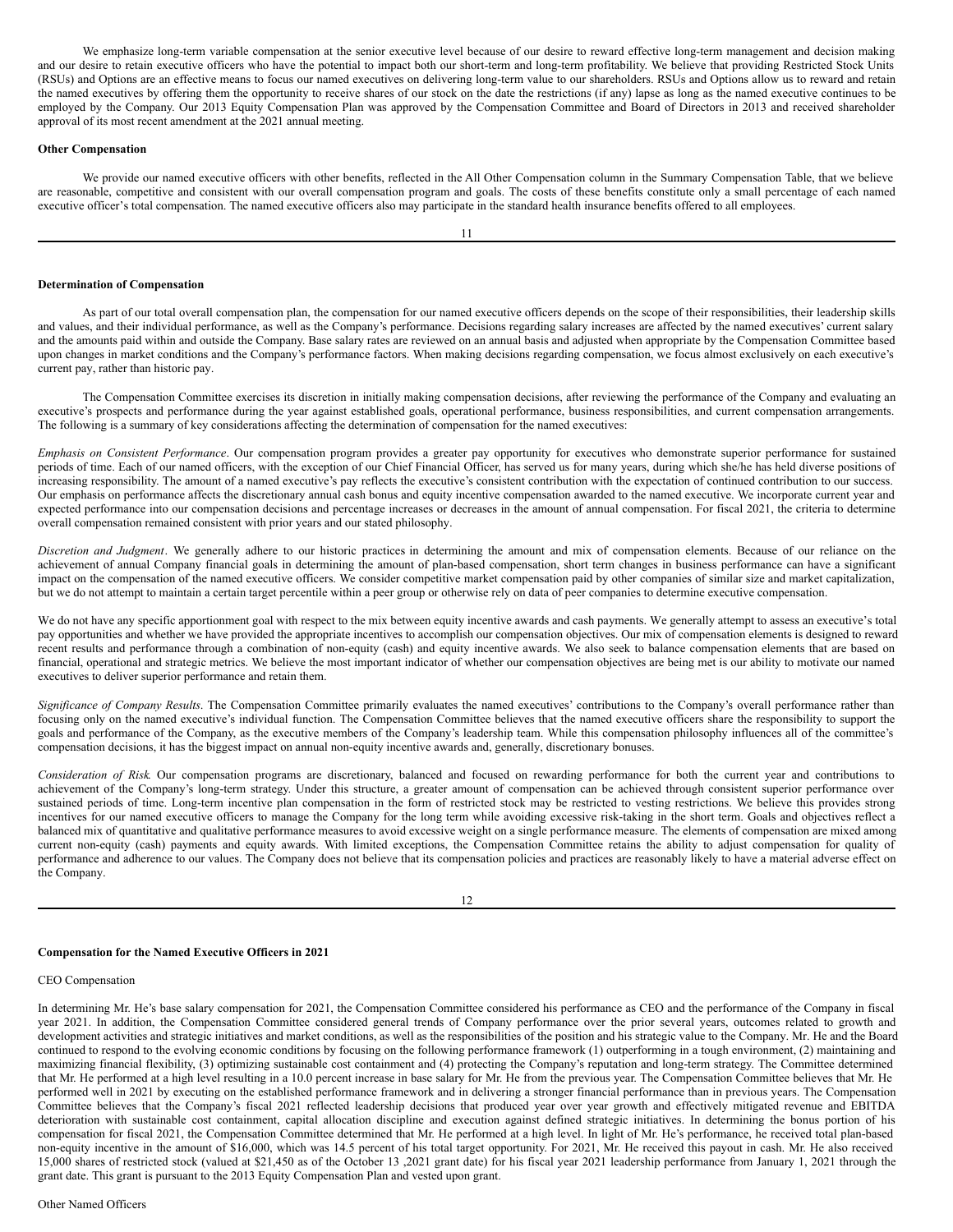In determining the base salary compensation of Mr. Aichler and Mr. Hoersten for fiscal 2021 the Compensation Committee considered the same criteria as for the CEO. The Compensation Committee also considered the recommendations based upon evaluation of individual functional area responsibilities and goals as submitted by the CEO. The non-equity incentive plan compensation was determined with the criteria for effectively mitigating revenue deterioration with sustainable cost containment, capital allocation discipline and execution against defined financial measures.

Larry S. Aichler: Mr. Aichler served as our Chief Financial Officer of the Company. Mr. Aichler's financial objectives, as the leader of our finance organization, focused on the overall performance of the Company. His strategic and operational goals focused on providing operational support in achieving financial goals, including serving as the process driver for maintaining the Company's cost containment deliverables, balance sheet management, and delivering on commitments for the Company's remediation of material weaknesses related to internal controls as noted in our fiscal 2020 Form 10-K.

Mr. Aichler's base salary was predicated on competitive market conditions for the scope of responsibility, leadership skills, and values. In addition to Mr. Aichler's base salary, he received 30,000 options (valued at \$32,550 as of the June 14, 2021 grant date), with an exercise price of \$2.10 and vesting equally at 1/3 on the annual grant date anniversary of the award over the next three years. In determining the bonus portion of his compensation for fiscal 2021, the Compensation Committee determined that Mr. Aichler performed at a high level. In light of Mr. Aichler's performance, he received 13,000 shares of restricted stock (valued at \$18,590 as of the October 13 ,2021 grant date), for his fiscal year 2021 leadership performance from April 26, 2021 through the grant date. This grant is pursuant to the 2013 Equity Compensation Plan and vested upon grant.

13

**Chad Hoersten**: Mr. Hoersten served as our Chief Technology Officer of the Company. His strategic and operational goals included providing operational and leadership support for the Company's information technology development and execution against strategic plans of focusing on maintaining and growing the core business, leveraging the core business and driving a top performing organization. In determining the bonus portion of his compensation for fiscal 2021, the Compensation Committee determined that Mr. Hoersten performed at a high level. In light of Mr. Hoersten's performance, he received total plan-based non-equity incentive in the amount of \$10.080. For 2021, Mr. Hoersten received this payout in cash. Mr. Hoersten also received 8,000 shares of restricted stock (valued at \$11,440 as of the October 13 ,2021 grant date) for his fiscal year 2021 leadership performance from January 1, 2021 through the grant date. This grant is pursuant to the 2013 Equity Compensation Plan and vested upon grant.

## **Summary Compensation Table**

The following table provides information regarding the compensation earned during the years ended December 31, 2021 and December 31, 2020 by the persons who served as our Chief Executive Officer and our two most highly compensated executive officers, other than our Chief Executive Officer, whose total compensation was in excess of \$100,000.

| Name and<br><b>Principal Position</b>     | Year |          | <b>Salary</b> | <b>Bonus</b>             | <b>Stock</b><br>Awards<br>$\$(1)$ |               | Option<br>Awards<br>$\$(1)$ |   | All Other<br>Compensation | <b>Total</b> |
|-------------------------------------------|------|----------|---------------|--------------------------|-----------------------------------|---------------|-----------------------------|---|---------------------------|--------------|
| Xin (Adam) He, Chief Executive Officer    |      |          |               |                          |                                   |               |                             |   |                           |              |
| (2)                                       | 2021 | S        | 220,000       | 16,000                   | 21,450                            | <sup>\$</sup> | $\sim$                      |   | $\sim$                    | 257,450      |
|                                           | 2020 | \$.      | 200,000       | $\overline{\phantom{0}}$ | .107.000                          |               | $\overline{\phantom{a}}$    |   | $\overline{\phantom{a}}$  | ,307,000     |
| Larry S. Aichler, Chief Financial Officer |      |          |               |                          |                                   |               |                             |   |                           |              |
| (3)                                       | 2021 | <b>D</b> | 103.333       | $\sim$                   | 18.590                            |               | 32,550                      | S | ٠                         | 154,473      |
| Chad Hoersten, Chief Technology Officer   |      |          |               |                          |                                   |               |                             |   |                           |              |
| (4)                                       | 2021 | J.       | 127.260       | 10.080                   | 11.440                            |               | $\overline{\phantom{0}}$    |   | 2.800                     | 151,580      |
|                                           | 2020 |          | 126,000       | $\overline{\phantom{0}}$ | $\overline{\phantom{a}}$          |               | $\overline{\phantom{0}}$    |   | $\overline{\phantom{0}}$  | 126,000      |

(1) Amounts shown in this column represent stock awards made to each of the named executive officers pursuant to our 2013 Equity Compensation Plan as a result of the executives' prior fiscal performance. All amounts reflected are as of the grant date. For further information on these awards, please see the discussion labeled "Overview and Objectives of Compensation Program" herein. The amounts for Stock Awards reflect the aggregate grant date fair value of such awards, computed in accordance with Financial Accounting Standards Board ASC Topis 718. See Note 13 - Stock-Based Compensation to the Consolidated Financial Statements in our fiscal 2021 Annual Report on Form 10-K for additional information concerning this plan and related Stock Awards and valuation assumptions.

- (2) Mr. He was appointed as the Company's Chief Executive Officer on June 25, 2020. Prior to June 25, 2020, Mr. He was appointed Interim Chief Executive Officer on November 15, 2019 and Chief Financial Officer effective March 11, 2019.
- (3) Mr. Aichler was appointed Chief Financial Officer on September 1, 2021. Prior to September 1, 2021, Mr. Aichler had served as our Interim Chief Financial Officer since April 26, 2021.

(4) Mr. Hoersten has served as the Company's Chief Technology Officer since June 2008.

14

# **Employment Agreements with Named Executive Officers**

#### *He's Employment Agreement*

On June 25, 2020 (the "**He Effective Date**"), the Company entered into an employment agreement (the "**He Employment Agreement**") with Mr. He, which will remain in effect until terminated in writing by either party or earlier terminated pursuant to the provisions of the He Employment Agreement. Under the He Employment Agreement, Mr. He will receive an annual base salary of \$200,000, subject to adjustment in the sole discretion of the Board or the Compensation Committee of the Board; provided however, that such annual base salary may not be decreased during Mr. He's employment period. Mr. He will be eligible to receive an annual incentive bonus up to fifty percent (50%) of his base salary, based upon the achievement of one or more performance goals, targets, measurements and other factors, established for such year by the Compensation Committee. Mr. He will also participate in all benefit plans and programs, subject to certain conditions and exceptions, as are generally provided by the Company to its other senior executive employees. The Board of Directors approved a CEO salary increase to \$220,000 at the beginning of 2021.

Under the terms of the He Employment Agreement, Mr. He is subject to non-solicitation, non-competition and non-interference restrictive covenants during his employment and for the 12-month period following his termination. The He Employment Agreement also contains customary confidentiality, work product and return of Company property covenants.

In addition, Mr. He is entitled to severance pay if he is terminated without "cause" or resigns for "good reason," each as defined in the He Employment Agreement. Upon such termination, Mr. He will be entitled to receive an amount equal to 30 days of his base salary, any earned but unpaid bonus for the year prior to the year of termination, and the pro rata portion of any bonus earned for the year in which termination occurs, as well as continuation of applicable benefits for a period of six months following his termination.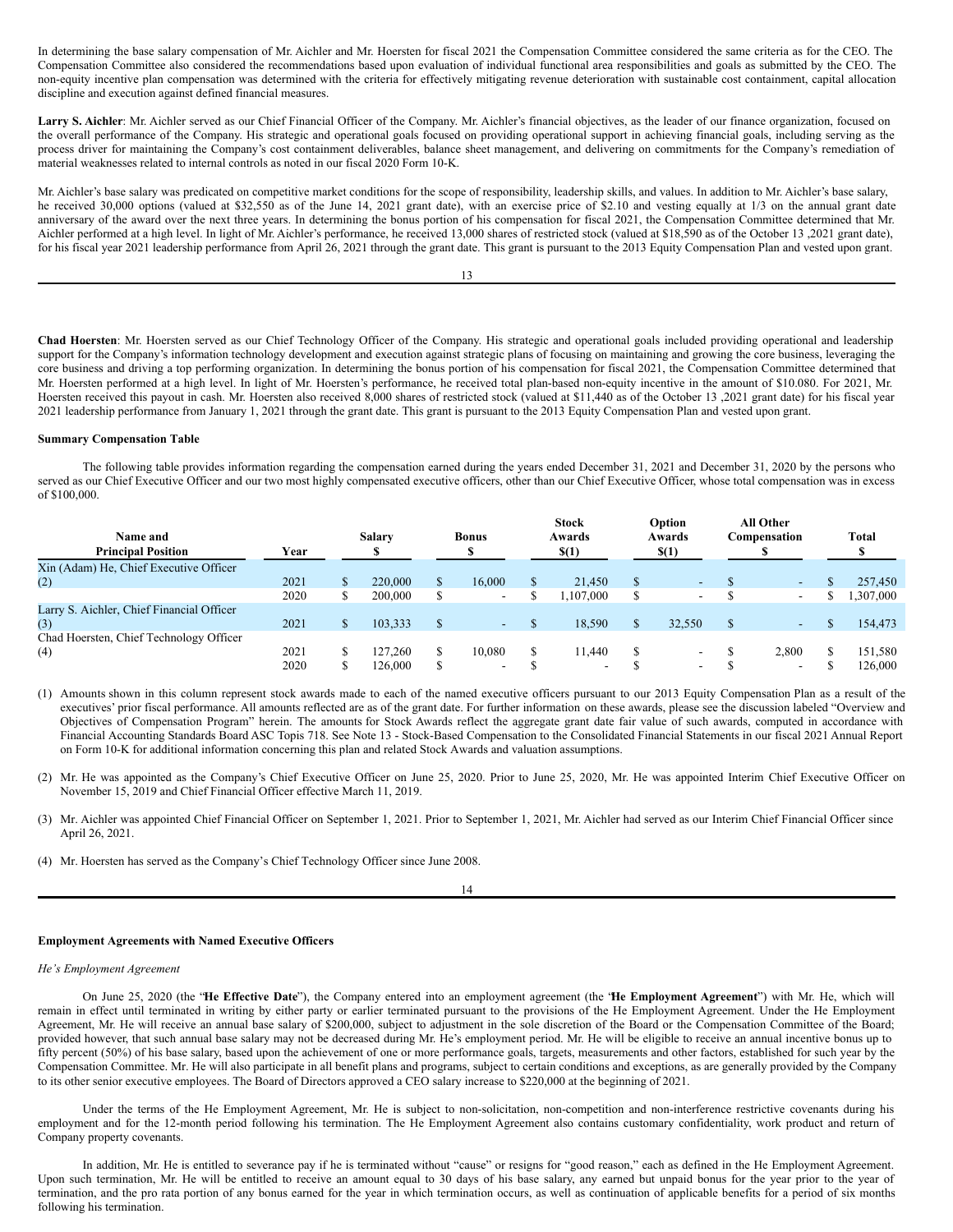In connection with the approval of the He Employment Agreement, Mr. He also received an award of 300,000 restricted stock units. The RSUs have the following vesting schedule: (i) 1/3 of the shares underlying the units vested immediately upon award, (ii) 1/3 of the shares underlying the units vested on the first anniversary of the He Effective Date, and (iii) 1/3 of the shares underlying the option will vest on the second anniversary of the He Effective Date.

## *Aichler's Employment Agreement*

On August 26, 2021, the Company entered into an employment agreement (the "**Aichler Employment Agreement**") with Mr. Aichler, which will remain in effect until terminated in writing by either party or earlier terminated pursuant to the provisions of the Aichler Employment Agreement. Under the Aichler Employment Agreement, Mr. Aichler will receive an annual base salary of \$160,000, subject to adjustment in the sole discretion of the Board or the Compensation Committee of the Board; provided however, that such annual base salary may not be decreased during Mr. Aichler's employment period. Mr. Aichler will be eligible to receive an annual incentive bonus up to \$80,000, based upon the assessment of the Company's and Mr. Aichler's performance. Mr. Aichler will also participate in all benefit plans and programs, subject to certain conditions and exceptions, as are generally provided by the Company to its other senior executive employees.

Under the terms of the Aichler Employment Agreement, Mr. Aichler is subject to non-solicitation, non-competition and non-interference restrictive covenants during his employment and for the 12-month period following his termination. The Aichler Employment Agreement also contains customary confidentiality, work product and return of Company property covenants.

In connection with the approval of the Aichler Employment Agreement, Mr. Aichler also received 30,000 stock options to purchase shares of the Company's common stock with an exercise price of \$2.10. The options will vest in accordance with the following schedule: (i) 1/3 of the shares underlying the option will vest on June 14, 2022, (ii) 1/3 of the shares underlying the option will vest on June 14, 2023, and (iii) 1/3 of the shares underlying the option will vest on June 14, 2024, subject to Mr. Aichler's continued employment with the Company.

15

## **Outstanding Equity Awards at December 31, 2021**

The following table sets forth the equity awards we have made to our named executive officers that were outstanding as of December 31, 2021.

|                  |                   | <b>Option Awards</b> |                       |                        | <b>Stock Awards</b>      |                 |
|------------------|-------------------|----------------------|-----------------------|------------------------|--------------------------|-----------------|
|                  | Number of         | Number of            |                       |                        |                          |                 |
|                  | <b>Securities</b> | <b>Securities</b>    |                       |                        |                          | Market Value of |
|                  | Underlying        | Underlying           |                       |                        | <b>Number of shares</b>  | shares or units |
|                  | Unexercised       | Unexercised          | Option                |                        | of stock that have       | that have not   |
|                  | <b>Options</b>    | <b>Options</b>       | <b>Exercise Price</b> | Option                 | not vested               | vested          |
| Name             | Exercisable (#)   | Unexercisable (#)    | $($ \$ $)(1)$         | <b>Expiration Date</b> | (# )                     | (S)(2)          |
| Xin (Adam) He    | 30,000            |                      | 2.23                  | 03/11/2029             | 100,000                  | 98,000          |
| Larry S. Aichler |                   | 30,000               | 2.10                  | 06/13/2031             | $\overline{\phantom{a}}$ |                 |

(1) Option Awards were granted pursuant to our 2013 Equity Compensation Plan. See also Note 13 —Stock-Based Compensation to the Consolidated Financial Statements in our fiscal year 2021 Annual Report on Form 10-K for additional information concerning this plan and related Option Awards and valuation assumptions.

(2) Amounts shown in this column represent stock awards made to each of the named executives pursuant to our 2013 Equity Compensation Plan. All amounts reflected are as of the grant date. For further information on these awards, please see the discussion labeled "Employment Agreements with Named Executive Officers" herein. The amounts for Stock Awards reflect the aggregate grant date fair value of such awards, computed in accordance with Financial Accounting Standards Board ASC Topic 718. See Note 13 — Stock-Based Compensation to the Consolidated Financial Statements in our fiscal 2021 Annual Report on Form 10- K for additional information concerning this plan and related Stock Awards and valuation assumptions. The market value of unvested stock awards is calculated by multiplying \$0.98, the closing price of our common stock on December 31, 2021, by the applicable number of shares.

#### **Director Compensation**

During 2021, we paid our non-employee directors the following fees in cash: (1) \$5,000 annual retainer fee, (2) \$25,000 of Restricted Stock Units, (3) a \$1,000 retainer for those directors serving on the Audit Committee and a \$4,000 retainer for the Audit Committee Chair, (4) a \$500 retainer for those directors serving on the Compensation Committee and a \$1,000 retainer for the Compensation Committee Chair, (4) a \$500 retainer for those directors serving on the Nominating and Corporate Governance Committee and a \$1,000 retainer for the Nominating and Corporate Governance Committee Chair.

The following table details the total compensation earned by the Company's non-employee directors in 2021:

| Name               | <b>Fees Earned or</b><br>Paid in Cash<br>$($ \$ $)(1)$ | <b>All Other</b><br>Compensation<br>$($ (\$) $(2)$ | Total<br>(S) |
|--------------------|--------------------------------------------------------|----------------------------------------------------|--------------|
| Michael Belsky     | 8,000                                                  | 25,000                                             | 33,000       |
| Haibin Gong        | 6,503                                                  | 25,000                                             | 31,503       |
| <b>Grace Reves</b> | 6,500                                                  | 25,000                                             | 31,500       |
| Courtney C. Shea   | 10,296                                                 | 25,000                                             | 35,296       |
| Hao (Howard) Zhang | 7,000                                                  | 25,000                                             | 32,000       |

(1) Amounts shown in the "Fees Earned or Paid in Cash" column represent the sum of all annual fee and meeting fee cash payments made to the indicated non-employee directors during the fiscal year ended December 31, 2021. It does not include any expense reimbursement.

(2) Amounts shown in "All Other Compensation" represent the sum of all Stock Awards that were granted pursuant to our 2013 Equity Compensation Plan. The amounts for Stock Awards reflect the aggregate grant date fair value of such awards, computed in accordance with Financial Accounting Standards Board ASC Topic 718. See Note 13 — Stock-Based Compensation to the Consolidated Financial Statements in our fiscal 2021 Annual Report on Form 10-K for additional information concerning this plan and related Stock Awards and valuation assumptions.

16

# <span id="page-9-0"></span>**PROPOSAL 2: RATIFICATION OF APPOINTMENT OF INDEPENDENT REGISTERED PUBLIC ACCOUNTING FIRM**

The Audit Committee of the Board has appointed Ciro E. Adams, CPA, LLC as the Company's independent registered public accounting firm for the fiscal year ending December 31, 2022.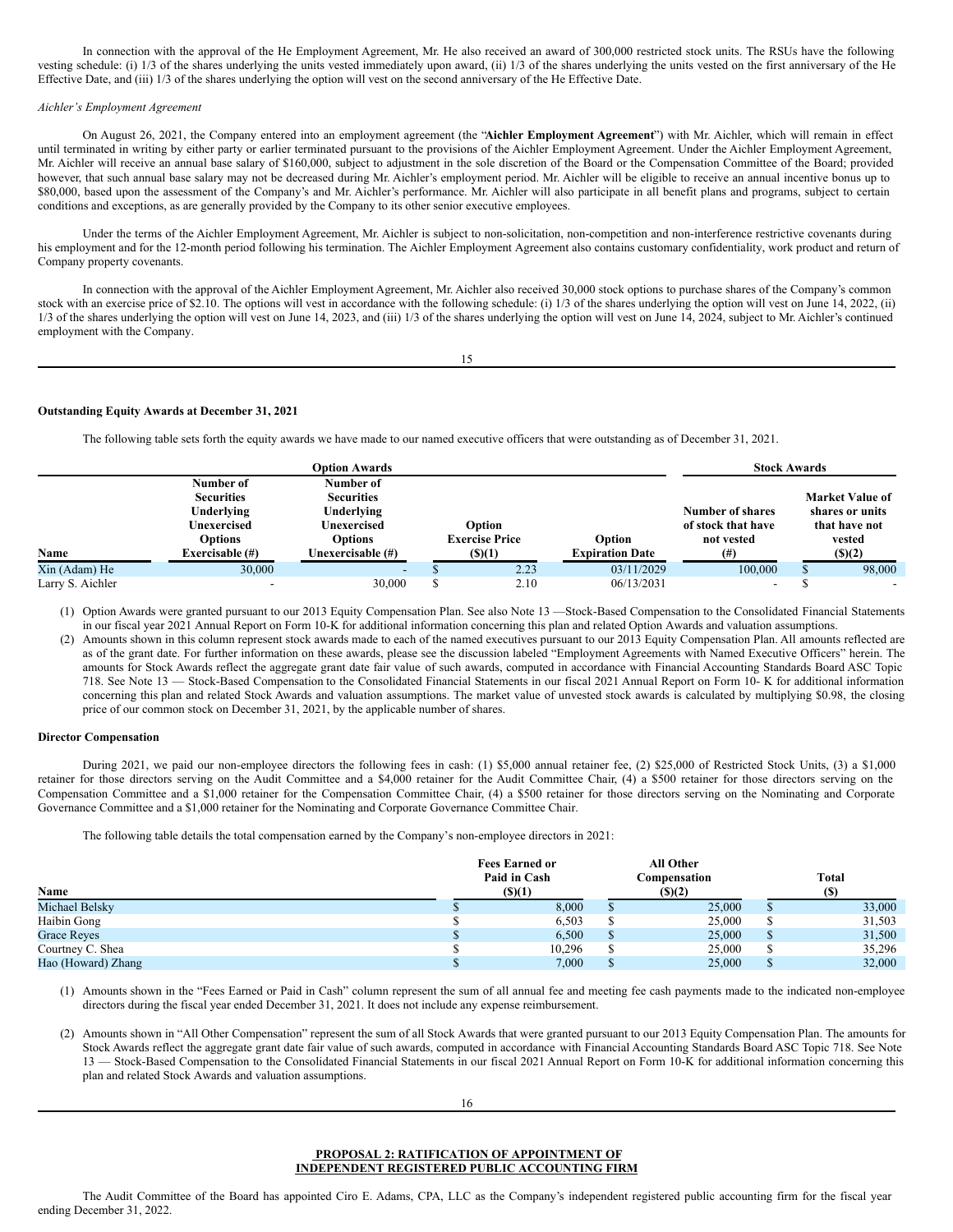Although the Company's governing documents do not require the submission of this matter to stockholders, the Board of Directors considers it desirable that the appointment of Ciro E. Adams, CPA, LLC be ratified by the stockholders. In addition, even if the stockholders ratify the selection of Ciro E. Adams, CPA, LLC, the Audit Committee may in its discretion appoint a different independent registered public accounting firm at any time during the year if the Audit Committee determines that a change is in the best interests of the Company.

Representatives of Ciro E. Adams, CPA, LLC are expected to attend the Annual Meeting to make such statements as they may desire and respond to appropriate questions that may be asked by stockholders.

The Audit Committee and the Board recommend that you ratify this appointment.

#### **Vote Required**

The affirmative vote of a majority of the voting power of Common Stock present in person or by proxy and entitled to vote at the Annual Meeting and on the proposal is required to ratify the selection of Ciro E. Adams, CPA, LLC as the Company's independent registered public accounting firm for the fiscal year ending December 31, 2022.

#### **Board of Directors Recommendation**

# **THE BOARD OF DIRECTORS RECOMMENDS THAT THE STOCKHOLDERS VOTE "FOR" PROPOSAL 2.**

#### 17

# <span id="page-10-0"></span>**PROPOSAL 3: ADVISORY VOTE ON EXECUTIVE COMPENSATION (Say-On-Pay)**

The Dodd-Frank Wall Street Reform and Consumer Protection Act (the "Dodd-Frank Act") requires that we provide our stockholders a non-binding, advisory vote to approve the compensation of our named executive officers. This vote is sometimes referred to as a "say-on-pay vote." Although this advisory vote is nonbinding, the Compensation Committee of our Board will review and consider the voting results when making future decisions regarding our named executive officer compensation and related executive compensation programs.

As described in more detail above, our executive compensation program is comprised principally of salary, equity and performance-based cash compensation, designed to: (i) attract, motivate and retain key executives who are critical to our success, (ii) align the interests of our executives with stockholder value and our financial performance and (iii) achieve a balanced package that would attract and retain highly qualified senior officers and appropriately reflect each such officer's individual performance and contributions. In addition, the Company regularly reviews its compensation program and the overall compensation package paid to each of its senior executives to assess risk and to confirm that the structure is still aligned with the Company's long-term strategic goals.

Before you vote on the resolution below, please read the entire "Executive Compensation" section, including the tables, together with the related narrative disclosure and footnotes, beginning on page 10 of this Proxy Statement. Note, as a "smaller reporting company," we are obligated to provide compensation disclosures pursuant to Item 402 (m) through (q) of Regulation S-K promulgated under the Security Exchange Act of 1934 ("Regulation S-K"). Even though, as a smaller reporting company, we are exempt from compensation discussion and analysis by the executive compensation requirements of Item 402(b) of Regulation S-K, we continue to elect to provide information regarding our objectives and practices regarding executive compensation in order to give our stockholders transparency into our compensation philosophy and practices.

For the reasons provided, the Board is asking stockholders to cast a non-binding, advisory vote FOR the following resolution:

"RESOLVED, that stockholders approve the compensation paid to our named executive officers set forth under the caption "Executive Compensation" in this Proxy Statement (including the compensation tables and related narrative discussion)."

# **THE BOARD OF DIRECTORS RECOMMENDS THAT THE STOCKHOLDERS VOTE "FOR" PROPOSAL 3.**

# 18

## **EXECUTIVE OFFICERS**

The following table provides the name, age and position of each of our executive officers. There are no family relationships between or among our executive officers and directors.

| Name             | Age | <b>Position</b>         |
|------------------|-----|-------------------------|
| Xin (Adam) He    | 49  | Chief Executive Officer |
| Larry S. Aichler | 54  | Chief Financial Officer |
| Chad Hoersten    | 45  | Chief Technical Officer |

Adam He joined the Board in January 2018, initially serving as audit committee chair of the Board. He was appointed as the Company's Chief Financial Officer in March 2019 and stepped down from the Board in connection with such appointment, and further acted as the Chief Executive Officer in June 2020. Previously, Mr. He was Chief Financial Officer of Wanda USA Group, a Fortune Global 500 company, since May 2012, where he managed two projects: a 101-story landmark "Vista Tower" development in downtown Chicago, and NYSE traded AMC Entertainment Holdings, Inc., the largest movie exhibitor owning and operating 660 theatres primarily located in the United States. He served as the Audit Chair on the Board of Baosheng Media Group (NASDAQ: BAOS) from February 2021 to February 2022. From 2010 to 2012, he served as Financial Controller of NYSE listed Xinyuan Real Estate Co., a top developer of large scale, high quality residential real estate projects. Previously, Mr. He served as an auditor at Ernst & Young, LLP in New York, and held various roles at Chinatex Corporation and an architecture company. He is a member of the Financial Executives International and vice chair of the China General Chamber of Commerce Chicago. Mr. He obtained a Master of Science in Taxation from Central University of Finance and Economics in Beijing, and a Master of Science in Accounting from Seton Hall University in New Jersey. He is a Certified Public Accountant, both in China and in US.

Larry S. Aichler became the Company's CFO in September 2021 after serving as our Interim Chief Financial Officer since April 2021. Mr. Aichler has over twentyfive years of accounting experience, primarily focused in such areas as technical accounting and guidance, U.S. Securities and Exchange reporting, financial reporting, and risk management. Prior to joining us, Mr. Aichler served as Managing Director of Financial Reporting for International Speedway Corporation and Senior Director of Financial Reporting for NASCAR from 2008 to 2021. Mr. Aichler also worked as an auditor for Ernst & Young and Gallogly, Fernandez & Riley. Mr. Aichler received his Bachelors of Science in Accounting from the University of Southern California and is a Certified Public Accountant licensed by the Commonwealth of Massachusetts.

Chad Hoersten serves as the Chief Technology Officer at Professional Diversity Network. With more than fifteen years of technology experience and more than a decade experience leading international teams of developers, he has lead the development of Professional Diversity Network's network of websites. He has been with the company since 2004 and prior to that he was a senior software engineer at Rockwell Automation. He has a Bachelors of Science in Computer Engineering from the University of Cincinnati.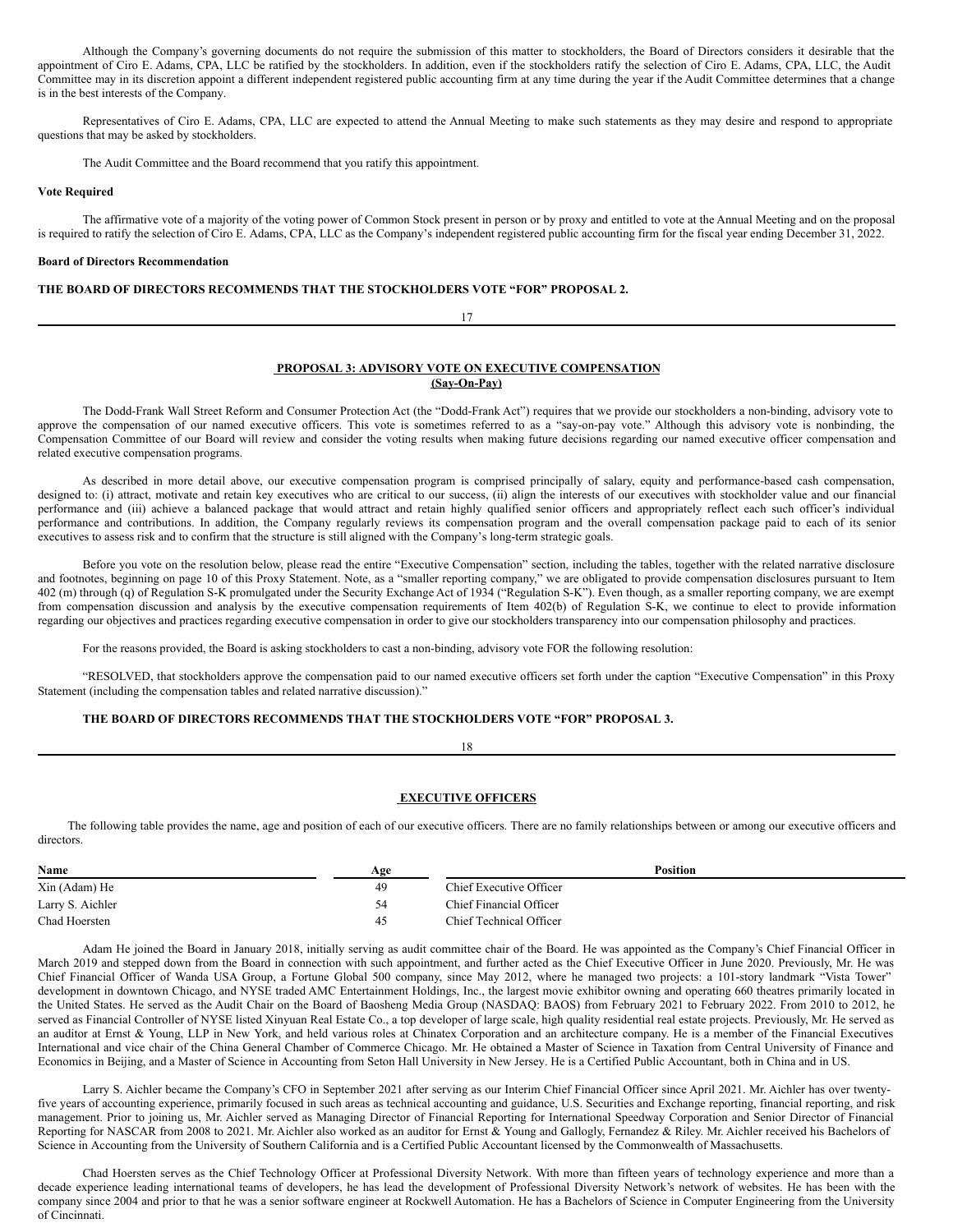# <span id="page-11-0"></span>**SECURITY OWNERSHIP OF CERTAIN BENEFICIAL OWNERS AND MANAGEMENT**

## **Security Ownership of Management and Certain Beneficial Owners**

The following table sets forth information regarding the beneficial ownership of our Common Stock as of April 15, 2022 by:

- each person, or group of affiliated persons, known by us to beneficially own more than 5% of our Common Stock;
- each of our named executive officers;
- each of our directors; and
- all of our directors and named executive officers as a group.

The percentage ownership information shown in the table is based upon a total of 16,346,972 shares of Common Stock outstanding as of April 15, 2022.

Information with respect to beneficial ownership has been furnished by each director, officer or beneficial owner of more than 5% of our Common Stock. We have determined beneficial ownership in accordance with the rules of the SEC. These rules generally attribute beneficial ownership of securities to persons who possess sole or shared voting power or investment power with respect to those securities. In addition, the rules include shares of Common Stock issuable pursuant to the exercise of stock options or warrants that are either immediately exercisable or exercisable on or before the date that is 60 days after the date of this proxy statement. These shares are deemed to be outstanding and beneficially owned by the person holding those options for the purpose of computing the percentage ownership of that person. Unless otherwise indicated, the persons or entities identified in this table have sole voting and investment power with respect to all shares shown as beneficially owned by them, subject to applicable community property laws.

20

Unless otherwise noted below, the address for each person or entity listed in the table is c/o Professional Diversity Network, 55 E. Monroe, Suite 2120, Chicago, Illinois 60603.

|                                                | <b>Amount and Nature of</b> |                         |
|------------------------------------------------|-----------------------------|-------------------------|
| Name and Address of Beneficial Owner           | <b>Beneficial Ownership</b> | <b>Percent of Class</b> |
| <b>5% Stockholders</b>                         |                             |                         |
| Cosmic Forward Limited                         |                             |                         |
| Room 402, No. 11 Qiwofang                      |                             |                         |
| Yuexiu District, Guangzhou, China              | 5,139,203                   | 31.4%                   |
| <b>EGBT</b> Foundation LTD                     |                             |                         |
| 8 Kaki Bukit Avenue 4 #03-21, Singapore 415875 | 1,265,823                   | 7.7%                    |
| <b>Executive Officers and Directors</b>        |                             |                         |
| Courtney C. Shea (2)                           | 26,770                      | $*$                     |
| Xin (Adam) He                                  | 261,299                     | $1.6\%$                 |
| Larry S. Aichler $(1)$                         | 23,000                      | $*$                     |
| Chad Hoersten                                  | 8,000                       |                         |
| Michael Belsky (2)                             | 47,741                      |                         |
| Haibin Gong (2)                                | 27,456                      |                         |
| Grace Reyes (2)                                | 18,680                      |                         |
| Hao (Howard) Zhang (2)                         | 70,149                      |                         |
| Directors and officers as a group (8 persons)  | 483,095                     | $3.0\%$                 |

(1) Including 10,000 stock options to vest on June 14, 2022.

(2) Including 11,905 restricted stock units to vest on June 13, 2022.

Less than  $1\%$ 

## **CFL Share Ownership**

On November 7, 2016, the Company consummated the issuance and sale of 1,777,417 shares of PDN's common stock to CFL at a price of \$9.60 per share (giving effect to PDN's 1-for-8 reverse stock split effective on September 27, 2016), pursuant to the terms of a stock purchase agreement, dated August 12, 2016 (the "**CFL Purchase Agreement**"), with CFL (the "**Share Issuance**"). In addition, on November 7, 2016, PDN completed the purchase of 312,500 shares of its common stock, at a price of \$9.60 per share, net to the seller in cash, less any applicable withholding taxes and without interest, pursuant to its previously announced partial issuer tender offer as disclosed in its Offer to Purchase, dated September 28, 2016, as amended.

CFL paid \$17.1 million as the purchase price for the 1,777,417 shares of common stock issued to it in the Share Issuance, which shares, together with the 205,925 shares purchased by CFL at the closing of the Share Issuance from a PDN shareholder pursuant to an existing co-sale right, represented 51% of PDN's outstanding shares of common stock, on a fully-diluted basis. Accordingly, as a result of CFL becoming the holder 51% of PDN's outstanding shares of common stock, a change of control of the Company occurred. CFL paid such purchase price using proceeds from equity contributions to CFL made by each of CFL's shareholders.

Additionally, on January 18, 2017, PDN consummated the sale of an additional 312,500 shares of common stock to CFL at a price of \$9.60 per share, for gross proceeds of \$3 million to the Company. As a result, as of January 18, 2017, CFL beneficially owned 54.64% of our outstanding shares of common stock on a fully diluted basis.

On November 15, 2019, CFL purchased additional 1,142,857 shares through a private stock transfer from an existing shareholder.

On September 22, 2021, the Company entered into a stock purchase agreement with CFL, in which the Company sold 948,767 shares of its common stock at a price per share of \$1.054 for gross proceeds of approximately \$1,000,000. On October 30, 2021, CFL entered into a transfer stock agreement with a former shareholder of the Company to purchase an additional 751,737 shares of its common stock.

As discussed elsewhere in this Proxy Statement, CFL also has the right to nominate certain number of directors on our Board. As of the date of this Proxy Statement, CFL beneficially owns approximately 31.4% of the Company's total outstanding common stock and has ceased to be a controlling shareholder of the Company, although it remains the largest shareholder of the Company. Hao (Howard) Zhang, the Chairman of our board, is the only director nominated by CFL. The decrease in CFL's percentage of the Company's total outstanding common stock is a result of dilution from other equity offerings.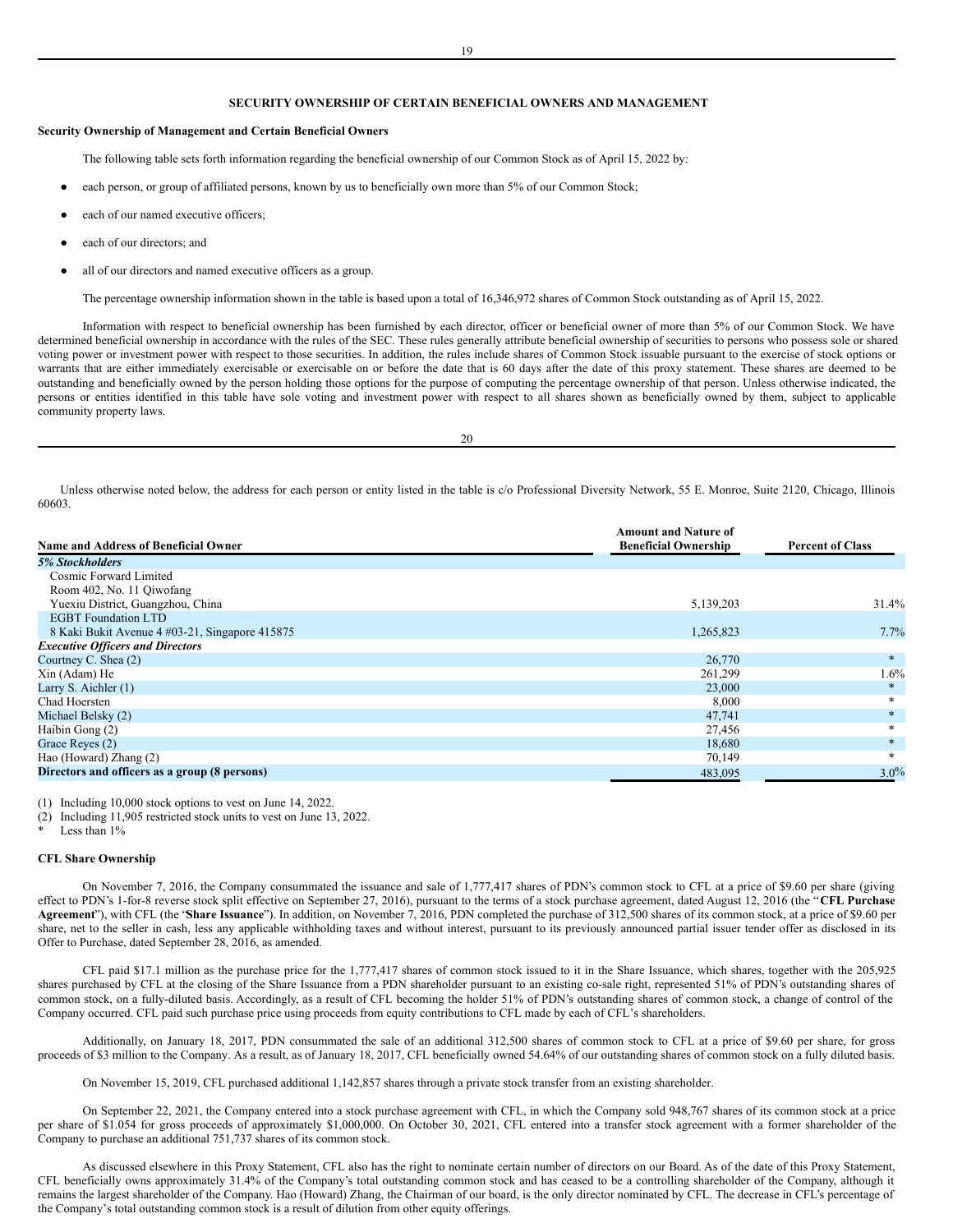## **Securities Authorized for Issuance under Equity Compensation Plans**

The following table provides information as of December 31, 2021, with respect to shares of our common stock that may be issued under our existing equity compensation plans:

## **Equity Compensation Plan Information**

|                                                            | (a)                      | (h)            | <b>Number of securities</b> |
|------------------------------------------------------------|--------------------------|----------------|-----------------------------|
|                                                            | Number of securities to  |                | remaining available for     |
|                                                            | be                       | Weighted -     | future                      |
|                                                            | issued upon              | average        | issuance                    |
|                                                            | exercise                 | exercise price | under equity                |
|                                                            | of outstanding           | -of            | compensation plans          |
|                                                            | options, warrants and    | outstanding    | (excluding securities       |
| Plan category                                              | rights                   | options        | reflected in column (a))    |
| Equity compensation plans approved by our shareholders (1) | 225,650                  | 4.52           | 964,156                     |
| Equity compensation plans not approved by our shareholders | $\overline{\phantom{a}}$ | __             |                             |
| Total                                                      | 225,650                  | 4,52           | 964.153                     |

(1) Includes outstanding stock options to purchase shares of the Company's common stock and outstanding restricted stock unit awards pursuant to the Company's 2013 Equity Compensation Plan, as amended.

#### <span id="page-12-0"></span>**AUDIT COMMITTEE REPORT**

The Audit Committee of the Board is composed of three directors, each of whom is an independent director as defined by applicable law and Rule 5605(a)(2) of the Marketplace Rules of the Nasdaq Stock Market. The Audit Committee operates under a written charter adopted by the Board.

Management is responsible for the Company's internal controls and the financial reporting process. Ciro E. Adams, CPA, LLC, the Company's independent registered public accounting firm, is responsible for performing an independent audit of the Company's consolidated financial statements in accordance with the standards of the Public Company Accounting Oversight Board (United States) and issuing a report on those financial statements. The Audit Committee, among other things, is responsible for monitoring and overseeing these processes and is directly responsible for the appointment, compensation, retention and oversight of the Company's independent auditors.

The Audit Committee has met and held discussions with management and Ciro E. Adams, CPA, LLC regarding the Company's audited financial statements, the adequacy of the Company's internal controls, the results of the audit, the overall quality of the Company's financial reporting and any other matters required to be discussed by the applicable requirements of the Public Company Accounting Oversight Board and the Securities and Exchange Commission. The Company's independent auditors also provided to the Audit Committee the written disclosures and the letter required by the Public Company Accounting Oversight Board regarding the independent accountant's communications with the Audit Committee concerning independence, and the Audit Committee discussed with the independent auditors that firm's independence.

Management determined that as of December 31, 2020, the Company internal control over financial reporting had certain material weaknesses related to deficiencies in controls. These material weaknesses are described in more detail in our Annual Reports on Form 10-K for the years ended December 31, 2020 and December 31, 2021. During 2021, the Company completed certain measures to remediate the material weaknesses related to internal control over financial reporting that had been identified as of December 31, 2020. Specifically, the Company (i) improved upon the accuracy and usage of relevant operating information to develop accounting and financial information which served as a basis for reliable financial reporting, (ii) hired personnel and outside consultants with significant technical competence and training to perform tasks necessary for the nature and complexity of the entity's activities, and (iii) implemented policy and procedures to properly document and analyze nonroutine events or transactions that requires management's judgement and/or estimate. The actions described above, in addition to others implemented throughout fiscal 2021, resulted in remediation of the material weakness reported as of December 31, 2020 and created improvements in controls and strengthened the Company's internal control over financial reporting.

Based upon the Audit Committee's discussions with management and the independent auditors and the Audit Committee's review of the representations of management and the report of the independent auditors to the Audit Committee, the Audit Committee recommended that the Board include the audited consolidated financial statements in the Company's Annual Report on Form 10-K for the fiscal year ended December 31, 2021.

The Audit Committee of the Board furnished the foregoing report on its activities during the fiscal year ended December 31, 2021. The report is not deemed to be "soliciting material" or "filed" with the Securities and Exchange Commission ("**SEC**") or subject to the SEC's proxy rules or to the liabilities of Section 18 of the Exchange Act, and the report shall not be deemed incorporated by reference into any prior or subsequent filing under the Securities Act of 1933, as amended, or the Exchange Act, except to the extent that the Company specifically incorporates the report by reference.

# SUBMITTED BY THE AUDIT COMMITTEE

Courtney Shea (Audit Committee Chair) Michael Belsky Grace Reyes

23

## **Independent Registered Public Accounting Firm**

The Audit Committee retained Ciro E. Adams, CPA, LLC (PCAOB ID No. 5938) as independent registered public accountants to audit the Company's consolidated financial statements for the fiscal years ended December 31, 2021 and 2020. The following table summarizes fees received by Ciro E. Adams, CPA, LLC for professional services rendered to the Company.

| Fees:      | 2021    | 2020 |      |  |
|------------|---------|------|------|--|
| Audit Fees | 135.000 |      | .000 |  |

22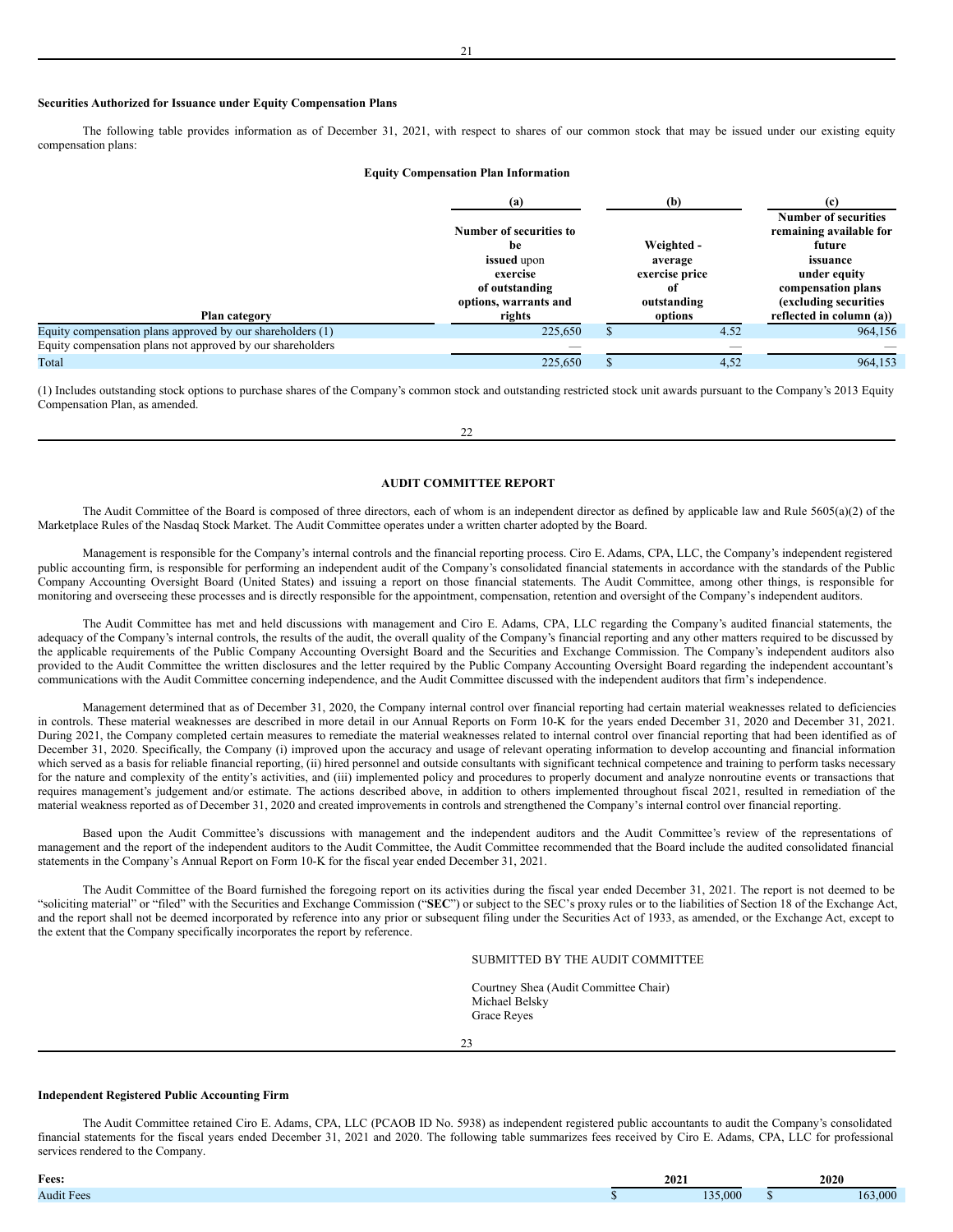| <b>Audit-Related Fees</b> | 15.000  | 15,000  |
|---------------------------|---------|---------|
| Tax Fees                  |         |         |
| All Other Fees            | . .     |         |
| Total                     | 150,000 | 178,000 |

*Audit Fees.* For the fiscal years ended December 31, 2021 and 2020, the "Audit Fees" reported above were billed for professional services rendered for the audit of the Company's annual financial statements, reviews of the Company's quarterly financial statements, services normally provided by the independent auditors in connection with statutory and regulatory filings and engagements, and comfort letters and consents.

*Audit-Related Fees.* Audit-related fees consists of professional services rendered for assurance and related services that are reasonably related to the performance of the audit or review of our financial statements and are not included in Audit Fees above.

*Tax Fees.* Tax fees consisted principally of professional services rendered for tax compliance and tax advice. There were no such services rendered in during fiscal 2021 or 2020.

*All Other Fees.* The Company did not pay any other fees for products and services that are not disclosed in the previous categories during fiscal 2021 or 2020.

## *Pre-Approval Policy and Independence*

The Audit Committee has a policy requiring the pre-approval of all audit and permissible non-audit services provided by the Company's independent auditors. Under the policy, the Audit Committee is to specifically pre-approve any recurring audit and audit-related services to be provided during the following fiscal year. The Audit Committee also may generally pre-approve, up to a specified maximum amount, any nonrecurring audit and audit-related services for the following fiscal year. All pre-approved matters must be detailed as to the particular service or category of services to be provided, whether recurring or non-recurring, and reported to the audit committee at its next scheduled meeting. Permissible non-audit services are to be pre-approved on a case-by-case basis. The Audit Committee may delegate its pre-approval authority to any of its members, provided that such member reports all pre-approval decisions to the Audit Committee at its next scheduled meeting. The Company's independent auditors and members of management are required to report periodically to the Audit Committee the extent of all services provided in accordance with the pre-approval policy, including the amount of fees attributable to such services.

In accordance with Section 10A of the Exchange Act, the Company is required to disclose the approval by the Audit Committee of non-audit services performed by the Company's independent auditors. Non-audit services are services other than those provided in connection with an audit review of the financial statements. During the period covered by this filing, all audit-related fees, tax fees and all other fees, and the services rendered in connection with those fees, as reported in the table shown above, were approved by the Company's Audit Committee.

The Audit Committee considered the fact that Ciro E. Adams CPA LLC has not provided non-audit services to us, which the committee determined was compatible with maintaining auditor independence.

24

## <span id="page-13-0"></span>**TRANSACTIONS WITH RELATED PERSONS**

Except as described below, there have been no transactions since January 1, 2021 to which we have been a participant in which the amount involved exceeded or will exceed \$120,000, and in which any of our directors, executive officers or holders of more than 5% of our common stock, or any members of their immediate family, had or will have a direct or indirect material interest, other than compensation arrangements which are described under "Executive Compensation" and "Director Compensation."

On September 22, 2021, the Company entered into a stock purchase agreement with CFL, in which the Company sold 948,767 shares of its common stock at a price per share of \$1.054 for gross proceeds of approximately \$1,000,000.

# <span id="page-13-1"></span>**DELINQUENT SECTION 16(a) REPORTS**

Section 16(a) of the Exchange Act requires that our executive officers and directors, and persons who own more than ten percent of a registered class of our equity securities, file reports of ownership and changes in ownership with the SEC. Executive officers, directors and greater-than-ten percent stockholders are required by SEC regulations to furnish us with all Section 16(a) forms they file. Based solely on our review of the copies of the forms received by us and written representations from certain reporting persons that they have complied with the relevant filing requirements, we believe that, during the year ended December 31, 2021, all of our executive officers, directors and greater-than-ten percent stockholders complied with all Section 16(a) filing requirements, except the following:

- Cosmic Forward Limited filed a Form 4 on November 5, 2021 to report its acquisition of shares of common stock on October 30, 2021
- Cosmic Forward Limited filed a Form 4 on October 6, 2021 to report an acquisition of shares that occurred on September 29, 2021
- Each of Zhang Hao, Courtney Shea, Grace Reyes, Gong Haibin and Larry Aichler filed a Form 4 on July 19, 2021 to report transactions that occurred on June 14, 2021

# <span id="page-13-2"></span>**TRANSACTION OF OTHER BUSINESS AT ANNUAL MEETING**

As of the date of this proxy statement, the Board is not aware of any matters other than those set forth herein and in the Notice of Annual Meeting of Stockholders that will come before the Annual Meeting. Should any other matters arise requiring the vote of stockholders, it is intended that proxies will be voted in respect thereto in accordance with the best judgment of the person or persons voting the proxies.

# <span id="page-13-3"></span>**FUTURE STOCKHOLDER NOMINATIONS AND PROPOSALS**

In order to be included in Professional Diversity Network's proxy materials for the 2023 annual meeting of stockholders, any proposal must be received by Friday, December 23, 2022 and otherwise comply with the requirements of Rule 14a-8 of the Exchange Act.

In addition, Professional Diversity Network's bylaws establish advance notice procedures with regard to stockholder nominations for the election of directors or other business to be properly brought before an annual meeting. For nominations or other business to be properly brought before the meeting by a stockholder, except in the case where the annual meeting is more than thirty (30) days before or more than sixty (60) days after the one year anniversary of the prior year's meeting, a stockholder must provide written notice delivered to the Secretary of Professional Diversity Network not less than ninety (90) days nor more than one hundred twenty (120) days before the oneyear anniversary of the date on which the Company first mailed its proxy materials or a notice of availability of proxy materials (whichever is earlier) for the preceding year's annual meeting. Accordingly, any notice of a stockholder nomination or other business to be brought before the next Annual Meeting (other than under Rule 14a-8 as described above) will need to be delivered not later than January 22, 2023 nor earlier than December 23, 2022, in order to be timely given.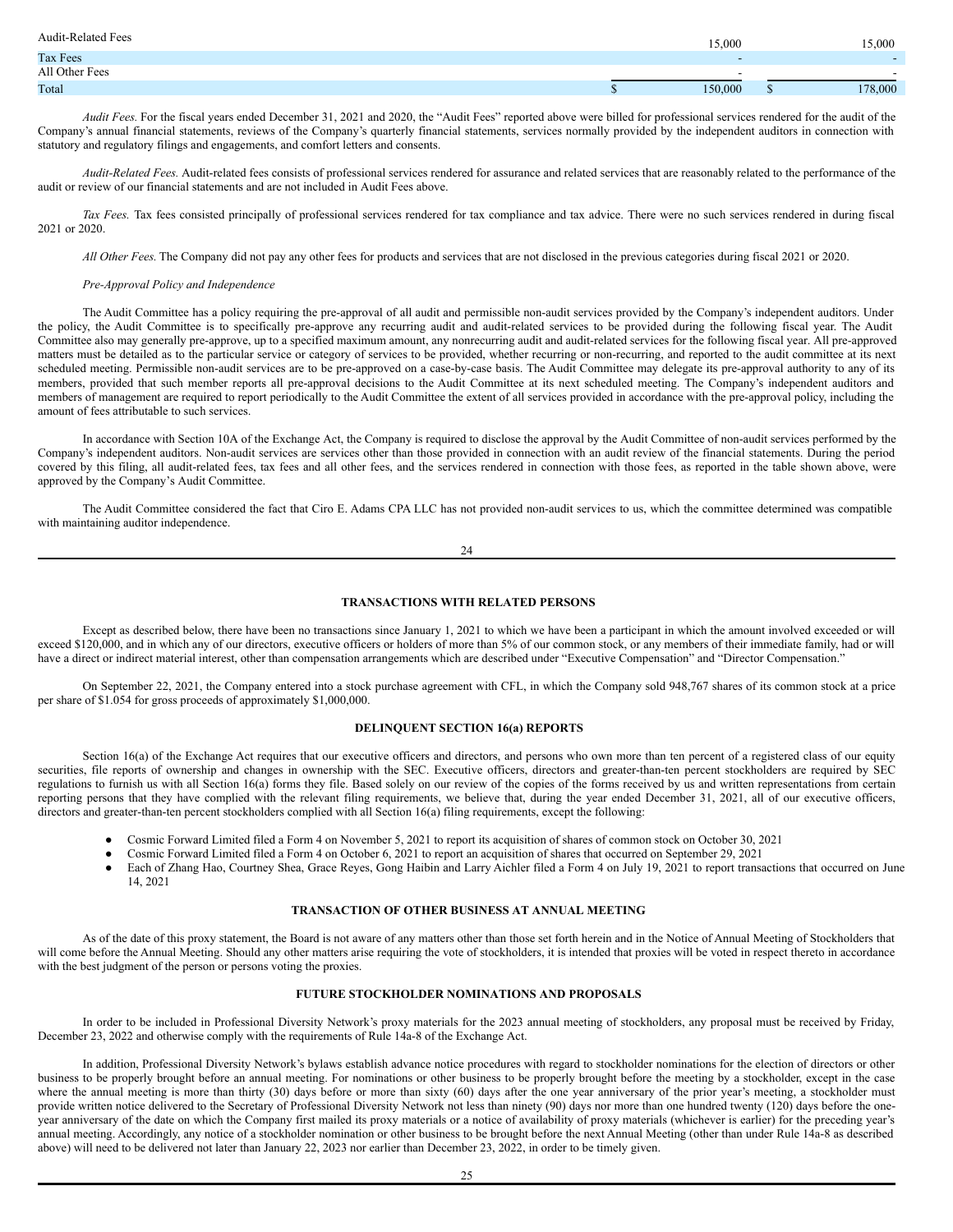The notice must contain specified information and representations concerning the stockholder (and the beneficial owner, if any, on whose behalf the nomination or proposal is made), the nominee(s) or other business.

All notices of nominations or proposals by stockholders, whether or not to be included in the Company's proxy materials, should be sent to Professional Diversity Network, Inc., 55 E. Monroe Street, Suite 2120, Chicago, Illinois 60603, Attention: Secretary. A copy of the full text of the bylaw provision discussed above may be obtained by writing to the Secretary of Professional Diversity Network.

The Company reserves the right to reject, rule out of order or take other appropriate action with respect to any nominations or proposals that do not comply with these and other applicable requirements.

Because the Company did not have timely notice of any other matters to be brought before the Annual Meeting, the enclosed proxy card confers discretionary authority to vote on any other matters that may be presented at the meeting.

# <span id="page-14-0"></span>**HOUSEHOLDING OF ANNUAL MEETING MATERIALS**

SEC rules permit registrants to send a single set of proxy materials to any household at which two or more shareholders reside if the registrant believes they are members of the same family. This procedure, referred to as householding, reduces the volume of duplicate information shareholders receive and reduces the expense to the registrant. The Company has not implemented these householding rules with respect to its record holders; however, a number of brokerage firms have instituted householding which may impact certain beneficial owners of common stock. If your family has multiple accounts by which you hold common stock, you may have previously received a householding notification from your broker. Please contact your broker directly if you have any questions, require additional copies of the proxy materials, or wish to revoke your decision to household, and thereby receive multiple copies of the proxy materials. Those options are available to you at any time.

## <span id="page-14-1"></span>**GENERAL INFORMATION**

## **Voting Procedures**

All matters specified in this proxy statement that are to be voted on at the Annual Meeting will be by written ballot. One or more inspectors of election will be appointed, among other things, to determine the number of shares outstanding and the voting power of each, the shares represented at the Annual Meeting, the existence of a quorum and the authenticity, validity and effect of proxies, to receive votes or ballots, to hear and determine all challenges and questions in any way arising in connection with the right to vote, to count and tabulate all votes and to determine the result.

# **Admission to Annual Meeting**

Attendance at the Annual Meeting is limited to stockholders. Admission to the meeting will be on a first-come, first-served basis. Registration will begin at 8:30 a. m. and each stockholder may be asked to present valid picture identification such as a driver's license or passport. Recording video and taking photographs will not be permitted during the meeting.

By Order of the Board of Directors

*/s/ Hao (Howard) Zhang* Hao (Howard) Zhang *Chairman of the Board*

Chicago, Illinois April 18, 2022

26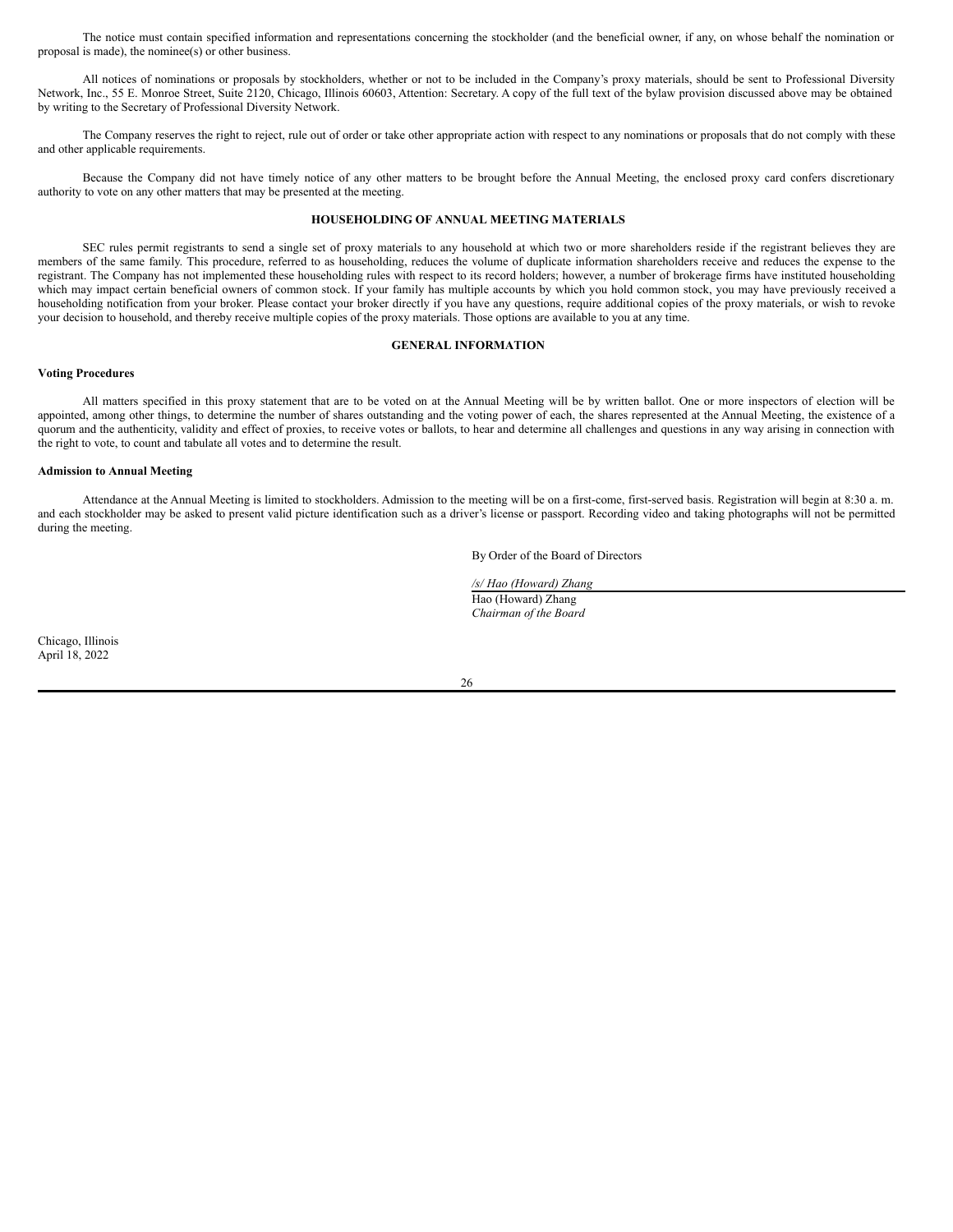|                                                                                                                                                                                                                                                                                                                                                                         |                                                 | <b>SCAN TO</b>                                                                                                                                                                                                                                                                                                                                                                                                                                                                                                                                                                                                                                                                                                                                                                                                                                                                                                              | 张匡<br>п                                                                                                                                                                                              |                                  |
|-------------------------------------------------------------------------------------------------------------------------------------------------------------------------------------------------------------------------------------------------------------------------------------------------------------------------------------------------------------------------|-------------------------------------------------|-----------------------------------------------------------------------------------------------------------------------------------------------------------------------------------------------------------------------------------------------------------------------------------------------------------------------------------------------------------------------------------------------------------------------------------------------------------------------------------------------------------------------------------------------------------------------------------------------------------------------------------------------------------------------------------------------------------------------------------------------------------------------------------------------------------------------------------------------------------------------------------------------------------------------------|------------------------------------------------------------------------------------------------------------------------------------------------------------------------------------------------------|----------------------------------|
| PROFESSIONAL DIVERSITY NETWORK, INC.<br>55 E. MONROE STREET, SUITE 2120<br>CHICAGO, IL 60603                                                                                                                                                                                                                                                                            |                                                 | <b>VIEW MATERIALS &amp; VOTE</b><br>VOTE BY INTERNET - www.proxyvote.com or scan the QR Barcode above<br>Use the Internet to transmit your voting instructions and for electronic delivery of information up until 11:59 P.M. Eastern Time on June 1, 2022. Have your proxy card in<br>hand when you access the web site and follow the instructions to obtain your records and to create an electronic voting instruction form.<br>ELECTRONIC DELIVERY OF FUTURE PROXY MATERIALS                                                                                                                                                                                                                                                                                                                                                                                                                                           |                                                                                                                                                                                                      |                                  |
| Investor Address Line 1<br>Investor Address Line 2<br>Investor Address Line 3<br>Investor Address Line 4<br>Investor Address Line 5<br>John Sample<br>1234 ANYWHERE STREET<br>ANY CITY, ON A1A 1A1<br>بينا انتباطين البينا بالتبيا ببالتباط انقلبتها بالبينا                                                                                                            | $\frac{1}{2}$<br>$\rightarrow$<br>$\sim$        | If you would like to reduce the costs incurred by our company in mailing proxy materials<br>you can consent to receiving all future proxy statements, proxy cards and annual reports<br>electronically via e-mail or the Internet. To sign up for electronic delivery, please follow<br>the instructions above to vote using the Internet and, when prompted, indicate that you agree to receive or access proxy materials electronically in future years.<br>VOTE BY PHONE - 1-800-690-6903<br>Use any touch-tone telephone to transmit your voting instructions up until 11:59 P.M.<br>Eastern Time on June 1, 2022. Have your proxy card in hand when you call and then<br>follow the instructions<br><b>VOTE BY MAIL</b><br>Mark, sign and date your proxy card and return it in the postage-paid envelope we have<br>provided or return it to Vote Processing, c/o Broadridge, 51 Mercedes Way, Edgewood,<br>NY 11717. |                                                                                                                                                                                                      |                                  |
|                                                                                                                                                                                                                                                                                                                                                                         |                                                 | CONTROL# $\rightarrow$ 0000000000000000                                                                                                                                                                                                                                                                                                                                                                                                                                                                                                                                                                                                                                                                                                                                                                                                                                                                                     |                                                                                                                                                                                                      |                                  |
| <b>NAME</b><br>THE COMPANY NAME INC. - COMMON<br>THE COMPANY NAME INC. - CLASS A<br>THE COMPANY NAME INC. - CLASS B<br>THE COMPANY NAME INC. - CLASS C<br>THE COMPANY NAME INC. - CLASS D<br>THE COMPANY NAME INC. - CLASS E<br>THE COMPANY NAME INC. - CLASS F<br>THE COMPANY NAME INC. - 401 K                                                                        |                                                 | <b>SHARES</b>                                                                                                                                                                                                                                                                                                                                                                                                                                                                                                                                                                                                                                                                                                                                                                                                                                                                                                               | 123,456,789,012.12345<br>123,456,789,012.12345<br>123,456,789,012.12345<br>123,456,789,012.12345<br>123,456,789,012.12345<br>123,456,789,012.12345<br>123,456,789,012.12345<br>123,456,789,012.12345 |                                  |
| TO VOTE, MARK BLOCKS BELOW IN BLUE OR BLACK INK AS FOLLOWS:                                                                                                                                                                                                                                                                                                             | Х                                               | <b>PAGE</b><br>$1$ OF<br>2                                                                                                                                                                                                                                                                                                                                                                                                                                                                                                                                                                                                                                                                                                                                                                                                                                                                                                  | KEEP THIS PORTION FOR YOUR RECORDS                                                                                                                                                                   |                                  |
|                                                                                                                                                                                                                                                                                                                                                                         |                                                 | THIS PROXY CARD IS VALID ONLY WHEN SIGNED AND DATED.                                                                                                                                                                                                                                                                                                                                                                                                                                                                                                                                                                                                                                                                                                                                                                                                                                                                        | DETACH AND RETURN THIS PORTION ONLY                                                                                                                                                                  |                                  |
| The Board of Directors recommends you vote FOR<br>the following:                                                                                                                                                                                                                                                                                                        | Withhold For All<br>All<br>All<br><b>Except</b> | To withhold authority to vote for any<br>individual nominee(s), mark "For All<br>Except" and write the number(s) of the<br>nominee(s) on the line below.                                                                                                                                                                                                                                                                                                                                                                                                                                                                                                                                                                                                                                                                                                                                                                    |                                                                                                                                                                                                      | $\overline{c}$                   |
| 1. Election of Directors<br><b>Nominees</b>                                                                                                                                                                                                                                                                                                                             | 0<br>0<br>0                                     |                                                                                                                                                                                                                                                                                                                                                                                                                                                                                                                                                                                                                                                                                                                                                                                                                                                                                                                             |                                                                                                                                                                                                      | 0000000000                       |
| 01) Michael D. Belsky<br>02) Scott Liu                                                                                                                                                                                                                                                                                                                                  | 03) Grace Reves                                 | 04) Courtney Shea                                                                                                                                                                                                                                                                                                                                                                                                                                                                                                                                                                                                                                                                                                                                                                                                                                                                                                           | 05) Hao (Howard) Zhang                                                                                                                                                                               |                                  |
| The Board of Directors recommends you vote FOR proposals 2 and 3.<br>To ratify the appointment by the Company's Audit Committee of Ciro E. Adams, CPA, LLC as the Company's<br>independent registered public accounting firm for the fiscal year ending December 31, 2022.<br>2.<br>3. To conduct an advisory vote on the compensation of our named executive officers. |                                                 |                                                                                                                                                                                                                                                                                                                                                                                                                                                                                                                                                                                                                                                                                                                                                                                                                                                                                                                             | For<br>О<br>0<br>О<br>O                                                                                                                                                                              | <b>Against Abstain</b><br>Ω<br>0 |
| NOTE: Such other business as may properly come before the meeting or any adjournment or postponement thereof.                                                                                                                                                                                                                                                           |                                                 |                                                                                                                                                                                                                                                                                                                                                                                                                                                                                                                                                                                                                                                                                                                                                                                                                                                                                                                             |                                                                                                                                                                                                      |                                  |
|                                                                                                                                                                                                                                                                                                                                                                         |                                                 |                                                                                                                                                                                                                                                                                                                                                                                                                                                                                                                                                                                                                                                                                                                                                                                                                                                                                                                             |                                                                                                                                                                                                      |                                  |
| R1.0.0.24<br>Please indicate if you plan to attend this meeting<br>Please sign exactly as your name(s) appear(s) hereon. When signing as<br>attorney, executor, administrator, or other fiduciary, please give full<br>title as such. Joint owners should each sign personally. All holders must<br>sign.<br>0000558892_1                                               | Yes<br><b>No</b><br>n<br>$\Box$                 | Investor Address Line<br>Investor Address Line<br>Investor Address Line 3<br>Investor Address Line<br>Investor Address Line<br>John Sample<br>1234 ANYWHERE STREET<br>ANY CITY, ON A1A 1A1                                                                                                                                                                                                                                                                                                                                                                                                                                                                                                                                                                                                                                                                                                                                  | 5                                                                                                                                                                                                    |                                  |
| partnership name by authorized officer                                                                                                                                                                                                                                                                                                                                  |                                                 |                                                                                                                                                                                                                                                                                                                                                                                                                                                                                                                                                                                                                                                                                                                                                                                                                                                                                                                             |                                                                                                                                                                                                      | <b>SHARES</b><br><b>CUSIP#</b>   |